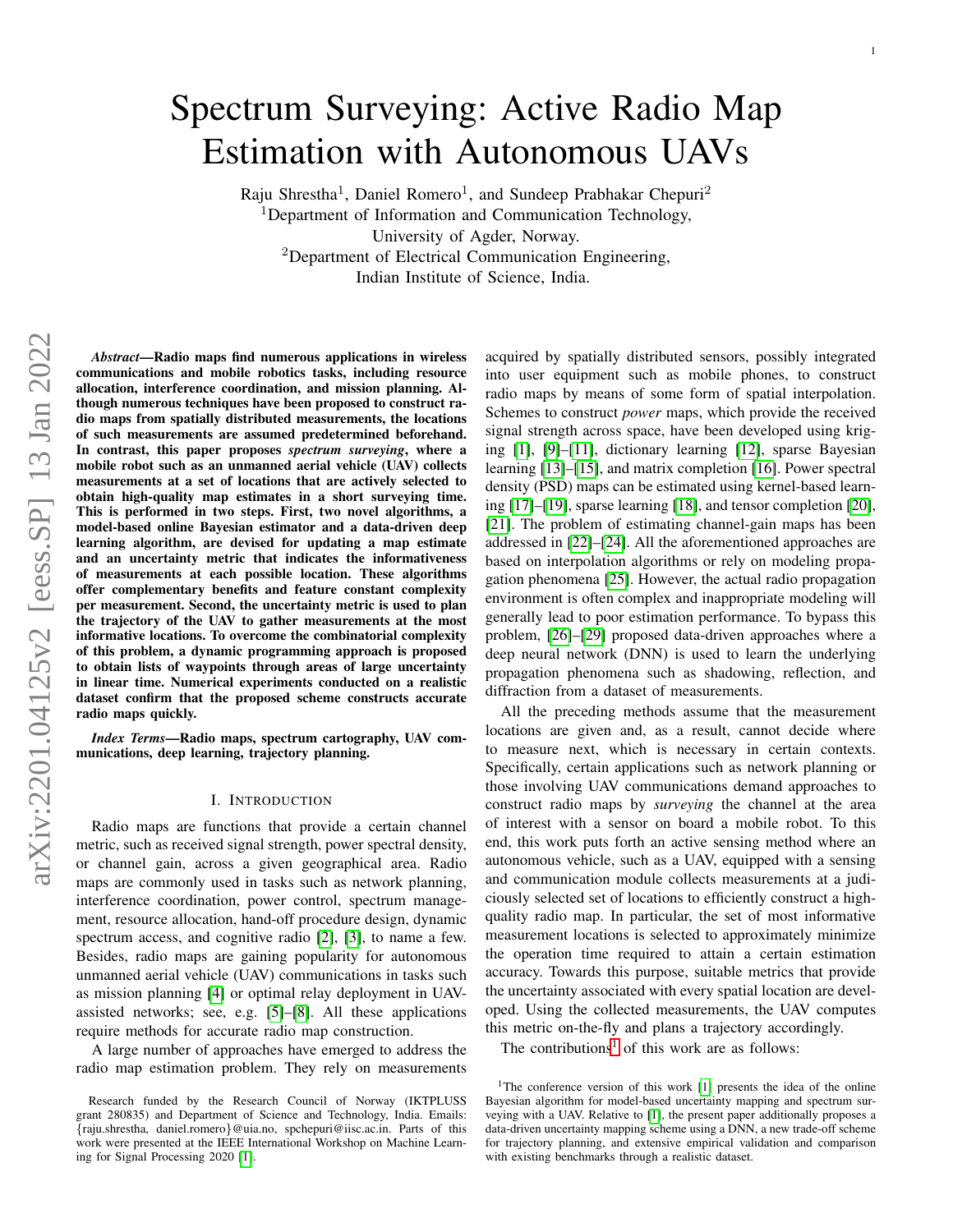- C1) An online Bayesian learning scheme is proposed for joint radio map estimation and uncertainty mapping with constant complexity per measurement. This is required since UAVs process measurements as they become available and update their trajectory accordingly. The proposed algorithm constitutes an online alternative to the popular kriging estimator [\[30\]](#page-12-22), which is grounded on the wellknown Gudmundson shadowing model [\[31\]](#page-12-23).
- C2) Complementing the benefits of the aforementioned online Bayesian estimator, a *data-driven* approach for jointly estimating a power map and uncertainty metric is developed based on a DNN. As existing DNN-based radio map estimators, the proposed algorithm learns propagation phenomena from a dataset and, therefore, it yields a superior performance relative to the online Bayesian estimator at the expense of increasing computational complexity.
- C3) A trajectory planning strategy is proposed for measurement acquisition at the most informative locations as indicated by the uncertainty metrics from C1) or C2). To reduce the computational complexity of such a task, a simple waypoint-search approach based on the Bellman-Ford shortest path algorithm [\[32\]](#page-12-24) is presented.

The code necessary to reproduce all experiments is available at [https://github.com/uiano/spectrum](https://github.com/uiano/spectrum_surveying_with_UAVs)\_surveying\_with\_UAVs and a video illustrating a spectrum surveying operation is available at [https://youtu.be/r9zDr4O0Fp8.](https://youtu.be/r9zDr4O0Fp8)

The main novelty of this work is twofold: i) this paper proposes data-driven uncertainty mapping in realistic propagation environments with possibly non-Gaussian channel distribution, and ii) this paper proposes uncertainty-aware trajectory planning for spectrum surveying with autonomous UAVs.

The rest of the paper is structured as follows: Sec. [II](#page-1-0) formulates the problem and outlines the proposed approach. Secs. [III](#page-1-1) and [IV](#page-3-0) respectively present model-based and datadriven algorithms for power map estimation and uncertainty mapping. These algorithms lay the grounds for the uncertaintyaware trajectory planning scheme in Sec. [V.](#page-6-0) The proposed scheme is empirically validated in Sec. [VI](#page-8-0) by means of data obtained from a ray-tracing simulator. Finally, Sec. [VII](#page-10-0) draws connections with related work and Sec. [VIII](#page-12-25) concludes the paper.

*Notation:* $|\mathcal{X}|$  denotes the cardinality of set X. The function  $|x|$  denotes the largest integer less than or equal to x. Bold uppercase letters denote matrices or tensors, bold lowercase letters represent column vectors, and non-bold lowercase letters denote scalars.  $[x]_i$  is the *i*-th entry of vector x, vec $(X)$ denotes vectorization of matrix  $X$ ,  $[X]_{i,j}$  is the  $(i, j)$ -th entry of matrix X, and  $[Y]_{i,j,k}$  is the  $(i, j, k)$ -th entry of tensor Y. The Hadamard product is represented by  $\odot$  and  $\|\boldsymbol{X}\|_F$  refers to the Frobenius norm of  $X$ .

# II. SPECTRUM SURVEYING

<span id="page-1-0"></span>This section formulates the problem and outlines the proposed approach.

#### *A. Problem Formulation*

Let  $\mathcal{X} \subset \mathbb{R}^m$  be the geographical area of interest, where  $m$  is typically 2 or 3, and consider  $S$  transmitters, which may correspond to cellular base stations. A power map is a function  $r(x)$  which provides the value of the received power, also known as signal strength, at every  $x \in \mathcal{X}$ . A UAV equipped with a communication module capable of measuring the received power and a positioning system such as GPS adaptively chooses future measurement locations based on previous measurements. The power measurements and their locations are respectively denoted as  $\{\tilde{r}_{\tau}\}_{\tau=0}^{t}$  and  $\{\boldsymbol{x}_{\tau}\}_{\tau=0}^{t}$ , where  $\tilde{r}_{\tau} = r(x_{\tau}) + z_{\tau}$  and  $z_{\tau}$  represents measurement noise. For convenience, the measurements up to  $t+1$  will be arranged as  $\tilde{\boldsymbol{r}}_t \triangleq [\tilde{r}_0, \ldots, \tilde{r}_t] \in \mathbb{R}^{t+1}$  and  $\boldsymbol{X}_t \triangleq [\boldsymbol{x}_0, \ldots, \boldsymbol{x}_t] \in \mathbb{R}^{m \times (t+1)}$ . The goal is to determine  $X_t$  in order to infer an accurate radio map as quickly as possible using the measurements collected at these locations.

# *B. Proposed Approach*

To judiciously select the future most informative locations, one needs to solve two sub-problems: P1) Given  $\{(\boldsymbol{x}_{\tau}, \tilde{r}_{\tau}), \tau = 0, ..., t\}$ , the task is to find an estimate  $\hat{r}$  of  $r$  and an uncertainty metric that represents the uncertainty associated with each location. Function  $r$  is typically referred to as the *true radio map*, whereas  $\hat{r}$  is the *map estimate*. An algorithm that produces  $\hat{r}$  is termed a *map estimator*. P2) Using the uncertainty metric from P1, the second problem involves planning a trajectory for measurement collection to attain the desired estimation accuracy as fast as possible.

The following sections will further detail the formulations of these two problems. Secs. [III](#page-1-1) and [IV](#page-3-0) provide two algorithms with complementary benefits to address P1, whereas Sec. [V](#page-6-0) is concerned with P2.

#### III. MODEL-BASED UNCERTAINTY MAPPING

<span id="page-1-1"></span>This section builds upon a widely-used probabilistic shadowing model to develop an *online* Bayesian algorithm for power map estimation and uncertainty mapping. To find a suitable uncertainty metric, the idea is to obtain the posterior distribution of  $r$  given the measurements. While the mean of such a distribution provides the *minimum mean square error* (MMSE) estimate of r, its variance can be used as uncertainty metric. This contrasts with most algorithms in the literature, which just provide estimates of  $r$  without any associated uncertainty metric.

# <span id="page-1-3"></span>*A. Radio Map Model*

To simplify the notation, consider a single transmitter with transmit power  $P_{Tx}$ . Then, the power received at  $x \in \mathcal{X}$  in logarithmic units is given by

<span id="page-1-2"></span>
$$
r(\boldsymbol{x}) = P_{\text{Tx}} + \bar{l}(\boldsymbol{x}) - \bar{s}(\boldsymbol{x}) + w(\boldsymbol{x}), \qquad (1)
$$

where  $l(x)$  quantifies free-space path loss and antenna gain,  $\bar{s}(\bm{x})$  is the loss due to shadowing, and  $w(\bm{x})$  is a gain due to small-scale fading and unmodeled effects. The lognormal shadowing component  $\bar{s}(x) \sim \mathcal{N}(\mu_{\bar{s}}, \sigma_s^2)$  follows the Gudmundson correlation model [\[31\]](#page-12-23), which prescribes that  $Cov(\bar{s}(\bm{x}), \bar{s}(\bm{x}')) = \sigma_s^2 2^{-\|\bm{x} - \bm{x}'\| \bar{\delta}_s}$ , where  $\sigma_s^2$  is a constant and  $\delta_s$  is the distance at which the correlation decays to 1/2.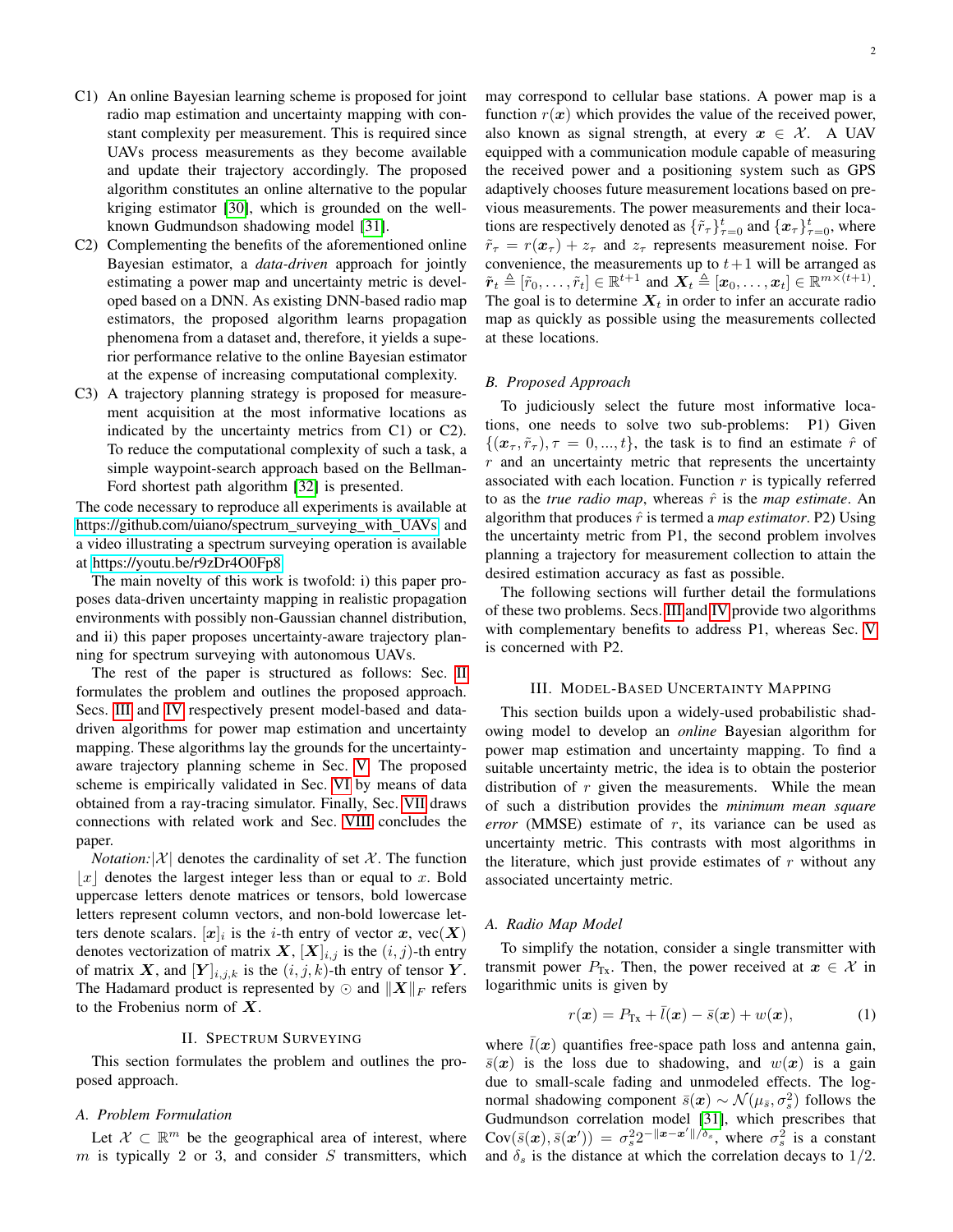Furthermore, following [\[13\]](#page-12-9),  $w(x)$  is modeled as  $\mathcal{N}(0, \sigma_w^2)$ and assumed independent of  $w(x')$  and  $\bar{s}(x'') \ \forall x', \ x'' \in \mathcal{X}$ with  $x \neq x'$ . For brevity, rewrite [\(1\)](#page-1-2) as

$$
r(\boldsymbol{x}) = l(\boldsymbol{x}) - s(\boldsymbol{x}) + w(\boldsymbol{x}), \tag{2}
$$

where  $l(x) \triangleq P_{Tx}+l(x)-\mu_{\bar{s}}$  and  $s(x) \triangleq \bar{s}(x)-\mu_{\bar{s}}$ . Here  $l(x)$ . is assumed to be a known deterministic component since i)  $P_{Tx}$ and the source location can be assumed known as base stations in contemporary cellular networks share this information with the users and ii)  $\mu_{\bar{s}}$  can be estimted readily from a set of measurements.

To avoid unbounded complexity for finding estimates  $\forall x \in$  $X$  [\[33,](#page-12-26) Sec. 6.4], the map and uncertainty metrics will be evaluated at a finite set of arbitrary grid points  $\mathcal{G} \triangleq$  ${x_0^{\mathcal{G}}}, \ldots, {x_{G-1}^{\mathcal{G}}} \subset \mathcal{X}$ . Thus, using [\(2\)](#page-2-0), one can write

$$
\boldsymbol{r}^{\mathcal{G}} \triangleq [r(\boldsymbol{x}_0^{\mathcal{G}}), \dots, r(\boldsymbol{x}_{G-1}^{\mathcal{G}})]^{\top} = \boldsymbol{l}^{\mathcal{G}} - \boldsymbol{s}^{\mathcal{G}} + \boldsymbol{w}^{\mathcal{G}},
$$
 (3)

where  $l^{\mathcal{G}} \triangleq [l(\boldsymbol{x}^{\mathcal{G}}_0), \ldots, l(\boldsymbol{x}^{\mathcal{G}}_{G-1})]^\top, \ \boldsymbol{s}^{\mathcal{G}} \triangleq [s(\boldsymbol{x}^{\mathcal{G}}_0), \ldots, s]$  $s(\boldsymbol{x}_{G-1}^{\mathcal{G}})]^{\top}$ , and  $\boldsymbol{w}^{\mathcal{G}} \triangleq [w(\boldsymbol{x}_0^{\mathcal{G}}), \ldots, w(\boldsymbol{x}_{G-1}^{\mathcal{G}})]^{\top}$ .

The UAV collects a power measurement  $\tilde{r}_{\tau} = r(\boldsymbol{x}_{\tau}) + z_{\tau}$ when it is at position  $x_{\tau} \in \mathcal{X}, \tau = 0, 1, \ldots$ , where  $z_{\tau} \sim \mathcal{N}(0, \sigma_z^2)$  models the measurement error and is assumed independent across  $\tau$  and independent of  $w(x)$  and  $s(x') \forall x$ ,  $x' \in \mathcal{X}$ . For notational purposes, let

$$
\tilde{\boldsymbol{r}}_t = \boldsymbol{l}_t - \boldsymbol{s}_t + \boldsymbol{w}_t + \boldsymbol{z}_t, \tag{4}
$$

where  $l_t \triangleq [l(x_0), \ldots, l(x_t)]^{\top}, s_t \triangleq [s(x_0), \ldots, s(x_t)]^{\top},$  $\boldsymbol{w}_t \triangleq [w(\boldsymbol{x}_0), \dots, w(\boldsymbol{x}_t)]^\top$ , and  $\boldsymbol{z}_t \triangleq [z_0, \dots, z_t]^\top$ .

# <span id="page-2-4"></span>*B. Batch Bayesian Estimation for Uncertainty Mapping*

To facilitate understanding, the batch version of the problem is described before presenting the proposed online algorithm. The batch problem, commonly referred to as *kriging* [\[34\]](#page-12-27), is to obtain the posterior distribution  $p(\mathbf{r}^{\mathcal{G}} | \tilde{\mathbf{r}}_t, \mathbf{X}_t)$  given  $\tilde{\mathbf{r}}_t$  and  $X_t$ . Applying a well-known result in estimation theory [\[35,](#page-12-28) Ch. 10], the mean of such a posterior distribution provides the MMSE estimate of  $r(x)$  at the grid points. On the other hand, the covariance of this posterior captures the uncertainty about the true  $r^{\mathcal{G}}$  after observing  $\tilde{r}_t$  and  $X_t$ .

It is straightforward to establish that  $r<sup>G</sup>$  is conditionally independent of  $\tilde{r}_t$  given  $s^{\mathcal{G}}$  using the model represented by [\(3\)](#page-2-1) and [\(4\)](#page-2-2). As a result, it follows that

$$
p(\mathbf{r}^{\mathcal{G}}|\tilde{\mathbf{r}}_{t}) = \int p(\mathbf{r}^{\mathcal{G}}, \mathbf{s}^{\mathcal{G}}|\tilde{\mathbf{r}}_{t}) d\mathbf{s}^{\mathcal{G}}
$$

$$
= \int p(\mathbf{r}^{\mathcal{G}}|\mathbf{s}^{\mathcal{G}}) p(\mathbf{s}^{\mathcal{G}}|\tilde{\mathbf{r}}_{t}) d\mathbf{s}^{\mathcal{G}}, \tag{5}
$$

where  $X_t$  has been omitted for brevity. From [\(3\)](#page-2-1) and the fact that  $l^{\mathcal{G}}$  is deterministic, it clearly follows that the first factor in the integrand is  $p(r^{\mathcal{G}}|s^{\mathcal{G}}) = \mathcal{N}(r^{\mathcal{G}}|l^{\mathcal{G}} - s^{\mathcal{G}}, \sigma_w^2 I_G)$ . To obtain the second factor  $p(s^{\mathcal{G}} | \tilde{r}_t)$ , observe that  $s^{\mathcal{G}}$  and  $\tilde{r}_t$  are jointly Gaussian. In particular, one can obtain the parameters of their joint distribution  $p(\mathbf{s}^{\mathcal{G}}, \tilde{\mathbf{r}}_t)$  as follows. Firstly, the mean vectors are  $\mathbb{E}[s^{\mathcal{G}}] = 0$  and  $\mathbb{E}[\tilde{r}_t] = l_t$ . Next, to compute the covariance, let Cov $[s^{\mathcal{G}}] \triangleq C_{s^{\mathcal{G}}}$  and write

$$
\text{Cov}[s^{\mathcal{G}}, \tilde{r}_t] = \mathbb{E}[s^{\mathcal{G}}(\tilde{r}_t - l_t)^\top] \n= \mathbb{E}[s^{\mathcal{G}}(-s_t + w_t + z_t)^\top] \n= - \mathbb{E}[s^{\mathcal{G}}s_t^\top] \triangleq -C_{s^{\mathcal{G}}, s_t}
$$
\n(6)

<span id="page-2-0"></span>as well as

$$
Cov[\tilde{r}_t] = \mathbb{E}[(\tilde{r}_t - l_t)(\tilde{r}_t - l_t)^{\top}]
$$
  
\n
$$
= \mathbb{E}[(-s_t + \mathbf{w}_t + z_t)(-s_t + \mathbf{w}_t + z_t)^{\top}]
$$
  
\n
$$
= Cov[s_t] + \sigma_w^2 I_{t+1} + \sigma_z^2 I_{t+1}
$$
  
\n
$$
\triangleq C_{s_t} + \sigma_{w,z}^2 I_{t+1},
$$
 (7)

where  $\sigma_{w,z}^2 = \sigma_w^2 + \sigma_z^2$ . Here, the matrices  $C_{s^{\mathcal{G}}}, C_{s^{\mathcal{G}}, s_t}$  and  $C_{s_t}$  can be obtained from the covariance function introduced in Sec. [III-A.](#page-1-3) Applying [\[35,](#page-12-28) Th. 10.2] to this joint distribution, it follows that  $p(s^{\mathcal{G}} | \tilde{r}_t) = \mathcal{N}(s^{\mathcal{G}} | \mu_{s^{\mathcal{G}} | \tilde{r}_t}, C_{s^{\mathcal{G}} | \tilde{r}_t}),$  with

<span id="page-2-5"></span><span id="page-2-1"></span>
$$
\mu_s \sigma_{|\tilde{r}_t} = \text{Cov}[s^{\mathcal{G}}, \tilde{r}_t] \text{Cov}^{-1}[\tilde{r}_t](\tilde{r}_t - \mathbb{E}[\tilde{r}_t]) \n= -C_{s^{\mathcal{G}}, s_t} (C_{s_t} + \sigma_{w,z}^2 I_{t+1})^{-1} (\tilde{r}_t - I_t) \n\qquad (8) \nC_{s^{\mathcal{G}}|\tilde{r}_t} = \text{Cov}[s^{\mathcal{G}}] - \text{Cov}[s^{\mathcal{G}}, \tilde{r}_t] \text{Cov}^{-1}[\tilde{r}_t] \text{Cov}[\tilde{r}_t, s^{\mathcal{G}}] \n= C_{s^{\mathcal{G}}} - C_{s^{\mathcal{G}}, s_t} (C_{s_t} + \sigma_{w,z}^2 I_{t+1})^{-1} C_{s_t, s^{\mathcal{G}}}, \n\qquad (9)
$$

<span id="page-2-2"></span>where  $C_{s_t,s_g} \triangleq C_{s^g,s_t}^{\top}$ . Finally, applying [\[33,](#page-12-26) eq. (2.115)] to obtain the conditional marginal in [\(5\)](#page-2-3) yields  $p(r^{\mathcal{G}}|\tilde{r}_t)$  =  $\mathcal{N}(r^{\mathcal{G}}|\mu_{r^{\mathcal{G}}|\tilde{r}_t},C_{r^{\mathcal{G}}|\tilde{r}_t})$  with  $\mu_{r^{\mathcal{G}}|\tilde{r}_t} \triangleq l_t - \mu_{s^{\mathcal{G}}|\tilde{r}_t}$  and  $C_{r^{\mathcal{G}}|\tilde{r}_t} \triangleq \sigma_w^2 I_G + C_{s^{\mathcal{G}}|\tilde{r}_t}$ , thereby solving the batch problem. The map estimate is, therefore,  $\hat{r}^{\mathcal{G}} = \mu_{r^{\mathcal{G}}|\tilde{r}_t}$  and  $C_{r^{\mathcal{G}}|\tilde{r}_t}$ captures the uncertainty in this estimate.

# <span id="page-2-6"></span>*C. Online Bayesian Estimation for Uncertainty Mapping*

Although the solution described in Sec. [III-B](#page-2-4) could in principle be utilized to determine the trajectory of the UAV, it suffers from a limitation: since [\(9\)](#page-2-5) involves inverting a  $(t+1) \times (t+1)$  matrix, the complexity per uncertainty computation will grow as more measurements become available, eventually becoming unaffordable. Thus, it is more convenient to adopt an *online* approach where each new measurement is utilized to refine the previous posterior. Specifically, consider the problem of finding  $p(\mathbf{r}^{\mathcal{G}} | \tilde{\mathbf{r}}_t, \mathbf{X}_t)$  given the previous posterior  $p(\mathbf{r}^{\mathcal{G}} | \tilde{\mathbf{r}}_{t-1}, \mathbf{X}_{t-1})$  and the most recent measurement  $(\tilde{r}_t, x_t)$  with a computational complexity that does not grow with  $t$ .

<span id="page-2-3"></span>To address this problem, it is convenient to decompose  $p(\mathbf{r}^{\mathcal{G}} | \tilde{\mathbf{r}}_t)$  into the previous posterior  $p(\mathbf{r}^{\mathcal{G}} | \tilde{\mathbf{r}}_{t-1})$  and a term that depends on the current measurement but not on the previous ones. However, it can be easily seen that such a factorization is not possible due to the posterior correlation among measurements. To bypass this difficulty, the central idea in the proposed online learning scheme is to use  $G$  to summarize the information of all past measurements. Mathematically, this can be formulated as the assumption that  $\tilde{r}_t$ and  $\tilde{r}_{t-1}$  are conditionally independent given  $r^{\mathcal{G}}$ . That is, when  $r^{\mathcal{G}}$  is known, the past measurements  $\tilde{r}_{t-1}$  do not provide extra information about  $\tilde{r}_t$ . The error that this approximation introduces, which can be reduced by adopting a denser grid, pays off since it enables online estimation. Besides, Sec. [VI](#page-8-0) demonstrates that this error is negligible.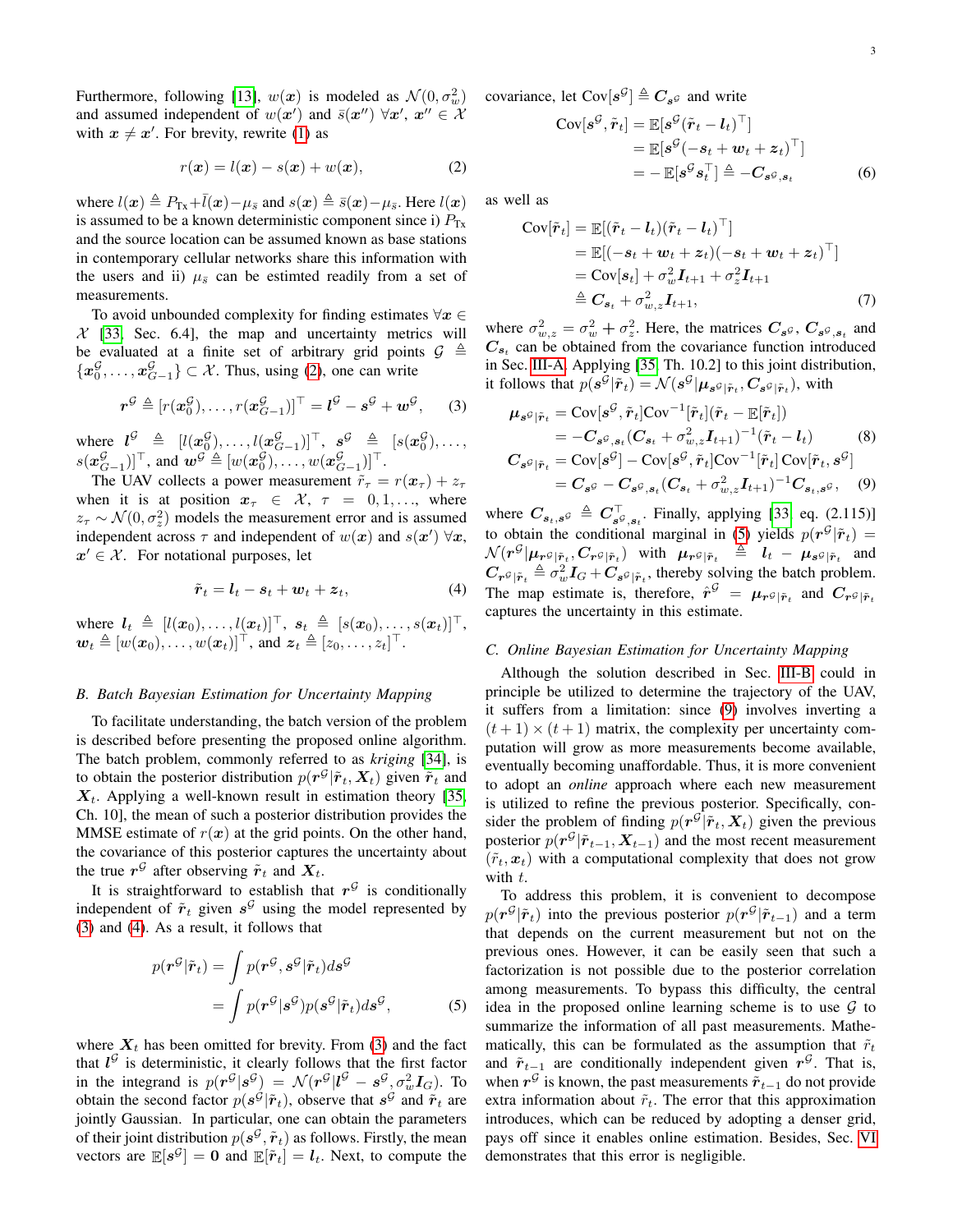From this assumption and Bayes' rule, it follows that

$$
p(\mathbf{r}^{\mathcal{G}}|\tilde{\mathbf{r}}_{t}) = p(\mathbf{r}^{\mathcal{G}}|\tilde{r}_{t}, \tilde{\mathbf{r}}_{t-1}) \propto p(\tilde{r}_{t}, \tilde{\mathbf{r}}_{t-1}|\mathbf{r}^{\mathcal{G}})p(\mathbf{r}^{\mathcal{G}})
$$
  
\n
$$
= p(\tilde{r}_{t}|\mathbf{r}^{\mathcal{G}})p(\tilde{\mathbf{r}}_{t-1}|\mathbf{r}^{\mathcal{G}})p(\mathbf{r}^{\mathcal{G}}) = p(\tilde{\mathbf{r}}_{t-1}, \mathbf{r}^{\mathcal{G}})p(\tilde{r}_{t}|\mathbf{r}^{\mathcal{G}})
$$
  
\n
$$
= p(\mathbf{r}^{\mathcal{G}}|\tilde{\mathbf{r}}_{t-1})p(\tilde{\mathbf{r}}_{t-1})p(\tilde{r}_{t}|\mathbf{r}^{\mathcal{G}}) \propto p(\mathbf{r}^{\mathcal{G}}|\tilde{\mathbf{r}}_{t-1})p(\tilde{r}_{t}|\mathbf{r}^{\mathcal{G}}),
$$
\n(10)

where  $\propto$  denotes equality up to a scaling constant. In this context, a constant is understood as a positive term that does not depend on  $r^{\mathcal{G}}$ . The term  $p(r^{\mathcal{G}}|\tilde{r}_{t-1})$  =  $\mathcal{N}(r^{\mathcal{G}}|\mu_{r^{\mathcal{G}}|\tilde{r}_{t-1}},C_{r^{\mathcal{G}}|\tilde{r}_{t-1}})$  is obtained from the previous iteration. To find  $p(\tilde{r}_t|\tilde{r}^{\mathcal{G}})$ , note that  $\tilde{r}_t$  and  $r^{\mathcal{G}}$  are jointly Gaussian. It follows from [\[35,](#page-12-28) Th. 10.2] that  $p(\tilde{r}_t|\mathbf{r}^{\mathcal{G}})$  is Gaussian distributed with parameters

$$
\mathbb{E}[\tilde{r}_t|\boldsymbol{r}^{\mathcal{G}}] = \mathbb{E}[\tilde{r}_t] + \text{Cov}[\tilde{r}_t, \boldsymbol{r}^{\mathcal{G}}] \text{Cov}^{-1}[\boldsymbol{r}^{\mathcal{G}}] (\boldsymbol{r}^{\mathcal{G}} - \mathbb{E}[\boldsymbol{r}^{\mathcal{G}}]) \n= l(\boldsymbol{x}_t) + \mathbb{E}[(-s(\boldsymbol{x}_t) + w(\boldsymbol{x}_t) + z_t)(-s^{\mathcal{G}} + \boldsymbol{w}^{\mathcal{G}})^{\top}] \n\times \mathbb{E}^{-1}[(-s^{\mathcal{G}} + \boldsymbol{w}^{\mathcal{G}})(-s^{\mathcal{G}} + \boldsymbol{w}^{\mathcal{G}})^{\top}](\boldsymbol{r}^{\mathcal{G}} - l^{\mathcal{G}}) \n= a_t^{\top} \boldsymbol{r}^{\mathcal{G}} + b_t
$$
\n(11)\n
$$
\text{Var}[\tilde{r}_t|\boldsymbol{r}^{\mathcal{G}}] = \text{Var}[\tilde{r}_t] - \text{Cov}[\tilde{r}_t, \boldsymbol{r}^{\mathcal{G}}] \text{Cov}^{-1}[\boldsymbol{r}^{\mathcal{G}}] \text{Cov}[\boldsymbol{r}^{\mathcal{G}}, \tilde{r}_t]
$$

$$
\mathbf{v}_{\mathbf{a}}[t_{t}] = \mathbf{v}_{\mathbf{a}}[t_{t}] - \mathbf{C}\mathbf{v}_{t}[t_{t}, \mathbf{r}] - \mathbf{C}\mathbf{v}_{t}[t_{t}, \mathbf{r}] - \mathbf{C}\mathbf{v}_{t}[t_{t}, \mathbf{r}] - \mathbf{C}\mathbf{v}_{t}[t_{t}, \mathbf{r}] - \mathbf{C}\mathbf{v}_{t}[t_{t}, \mathbf{r}] - \mathbf{C}\mathbf{v}_{t}[t_{t}, \mathbf{r}] - \mathbf{C}\mathbf{v}_{t}[t_{t}, \mathbf{r}] - \mathbf{C}\mathbf{v}_{t}[t_{t}, \mathbf{r}] - \mathbf{C}\mathbf{v}_{t}[t_{t}, \mathbf{r}] - \mathbf{C}\mathbf{v}_{t}[t_{t}, \mathbf{r}] - \mathbf{C}\mathbf{v}_{t}[t_{t}, \mathbf{r}] - \mathbf{C}\mathbf{v}_{t}[t_{t}, \mathbf{r}] - \mathbf{C}\mathbf{v}_{t}[t_{t}, \mathbf{r}] - \mathbf{C}\mathbf{v}_{t}[t_{t}, \mathbf{r}] - \mathbf{C}\mathbf{v}_{t}[t_{t}, \mathbf{r}] - \mathbf{C}\mathbf{v}_{t}[t_{t}, \mathbf{r}] - \mathbf{C}\mathbf{v}_{t}[t_{t}, \mathbf{r}] - \mathbf{C}\mathbf{v}_{t}[t_{t}, \mathbf{r}] - \mathbf{C}\mathbf{v}_{t}[t_{t}, \mathbf{r}] - \mathbf{C}\mathbf{v}_{t}[t_{t}, \mathbf{r}] - \mathbf{C}\mathbf{v}_{t}[t_{t}, \mathbf{r}] - \mathbf{C}\mathbf{v}_{t}[t_{t}, \mathbf{r}] - \mathbf{C}\mathbf{v}_{t}[t_{t}, \mathbf{r}] - \mathbf{C}\mathbf{v}_{t}[t_{t}, \mathbf{r}] - \mathbf{C}\mathbf{v}_{t}[t_{t}, \mathbf{r}] - \mathbf{C}\mathbf{v}_{t}[t_{t}, \mathbf{r}] - \mathbf{C}\mathbf{v}_{t}[t_{t}, \mathbf{r}] - \mathbf{C}\mathbf{v}_{t}[t_{t}, \mathbf{r}] - \mathbf{C}\mathbf{v}_{t}[t_{t}, \mathbf{r}] - \mathbf{C}\mathbf{v}_{t}[t_{t}, \mathbf{r}] - \mathbf{
$$

where the quantities  $a_t \triangleq (C_{s^{\mathcal{G}}} + \sigma_w^2 I_G)^{-1} (C_{s(x_t),s^{\mathcal{G}}} +$  $(\bm{C}_{w(\bm{x}_t),\bm{w}^{\mathcal{G}}})^{\top}$  and  $b_t \triangleq l(\bm{x}_t)-(\bm{C}_{s(\bm{x}_t),\bm{s}^{\mathcal{G}}}+\bm{C}_{w(\bm{x}_t),\bm{w}^{\mathcal{G}}})(\bm{C}_{\bm{s}^{\mathcal{G}}}+\bm{c}_{\bm{s}^{\mathcal{G}}})$  $(\sigma_w^2 I_G)^{-1} l^{\mathcal{G}}$  have been defined along with  $C_{s(x_t),s^{\mathcal{G}}} \triangleq$  $Cov[s(\boldsymbol{x}_t), s^{\mathcal{G}}]$  and  $\boldsymbol{C}_{w(\boldsymbol{x}_t), \boldsymbol{w}^{\mathcal{G}}} \triangleq Cov[w(\boldsymbol{x}_t), \boldsymbol{w}^{\mathcal{G}}]$ . Clearly, the latter contains a single non-zero entry if  $x_t \in \mathcal{G}$  and vanishes otherwise.

Finally, [\(10\)](#page-3-1) and [\[33,](#page-12-26) eq. (2.116)] imply that  $p(r^{\mathcal{G}}|\tilde{r}_t)$  =  $\mathcal{N} ( \bm{r}^{\mathcal{G}} | \bm{\mu}_{\bm{r}^{\mathcal{G}} | \tilde{\bm{r}}_t }, \bm{C}_{\bm{r}^{\mathcal{G}} | \tilde{\bm{r}}_t} )$  with

$$
C_{r^{\mathcal{G}}|\tilde{r}_t} = (C_{r^{\mathcal{G}}|\tilde{r}_{t-1}}^{-1} + (1/\lambda_t)a_t a_t^{\top})^{-1}
$$
  
= 
$$
C_{r^{\mathcal{G}}|\tilde{r}_{t-1}} - \frac{C_{r^{\mathcal{G}}|\tilde{r}_{t-1}}a_t a_t^{\top} C_{r^{\mathcal{G}}|\tilde{r}_{t-1}}}{\lambda_t + a_t^{\top} C_{r^{\mathcal{G}}|\tilde{r}_{t-1}} a_t} \qquad (13)
$$

and

$$
\mu_{\boldsymbol{r}^{\mathcal{G}}|\tilde{r}_t} = C_{\boldsymbol{r}^{\mathcal{G}}|\tilde{r}_t} \left[ \frac{\tilde{r}(x_t) - b_t}{\lambda_t} a_t + C_{\boldsymbol{r}^{\mathcal{G}}|\tilde{r}_{t-1}}^{-1} \mu_{\boldsymbol{r}^{\mathcal{G}}|\tilde{r}_{t-1}} \right].
$$
\n(14)

The sought algorithm applies the update equations [\(13\)](#page-3-2) and [\(14\)](#page-3-3) every time a new measurement is acquired, where the initializations are given by  $C_r s_{|\tilde{r}-1} \triangleq \tilde{C}_s s + \sigma_w^2 I_G$  and  $\mu_{r^{\mathcal{G}}|\tilde{r}_{-1}} \triangleq l^{\mathcal{G}}$ . Unlike the batch estimator from Sec. [III-B,](#page-2-4) Equation [\(14\)](#page-3-3) provides an estimator  $\hat{r}_t^{\mathcal{G}} \triangleq \mu_r \mathcal{G}_{|\tilde{r}_t}$  that changes with  $t$ , gradually accommodating new measurement information as it is acquired. Observe that the computational complexity is now constant per  $t$ , and therefore this algorithm constitutes a practical estimator for spectrum surveying.

#### IV. DATA-DRIVEN UNCERTAINTY MAPPING

<span id="page-3-0"></span>The preceding section described techniques to estimate radio maps based on a shadowing model. Although the adopted formulation led to a practical online estimator, the quality of the map estimate may be limited if the actual propagation conditions do not adhere to this model. For this reason, this section adopts a data-driven perspective where the propagation phenomena are implicitly learnt from a training dataset of historical measurements collected in different environments. Specifically, a deep learning approach is pursued here to jointly obtain a radio spectral map estimate and uncertainty metric.

# <span id="page-3-4"></span><span id="page-3-1"></span>*A. Input and Output Representation*

The proposed estimator comprises a deep neural network that takes information about the measurements at its input and returns a map estimate and an uncertainty map at the output. This section describes how these inputs and outputs are represented along the lines of [\[20\]](#page-12-15), [\[26\]](#page-12-20) to accommodate the variable number of measurements. To this end, it is necessary to arrange the grid points as an  $N_y \times N_x$  rectangular grid. By doing so, each grid point  $x_g^{\mathcal{G}}$  in the notation of the previous sections can be identified with a row and a column in the rectangular grid. Thus, the grid can be written as  $\mathcal{G} \;=\; \{\boldsymbol{x}^{\mathcal{G}}_{i,j}, i \;=\; 0, 1, \ldots, N_y \,-\, 1, j \;=\; 0, 1, \ldots, N_x \,-\, 1\},$ where  $x_g^{\mathcal{G}} = x_{i,j}^{\mathcal{G}}$  if  $g = iN_y + j$ . In this way, one can arrange the true received power values at the grid points in matrix  $\mathbf{R} \in \mathbb{R}^{N_y \times N_x}$ , whose  $(i, j)$ -th entry is given by  $[\boldsymbol{R}]_{i,j} = r(\boldsymbol{x}_{i,j}^{\mathcal{G}}).$ 

Similarly, the measurements collected until a given time instant can be represented by a matrix of the same dimension  $N_u \times N_x$  by associating each measurement location with the nearest grid point. In particular, let  $\mathcal{T}_{i,j} \triangleq \{\tau : \|x_{i,j}^{\mathcal{G}} - x_{\tau}\|_2 \leq \tau\}$  $||x_{i',j'}^{\mathcal{G}} - x_{\tau}||_2$ ,  $\forall i',j'\}$  be a set containing the indices of the measurement locations assigned to  $x_{i,j}^{\mathcal{G}}$ . The targeted matrix representation involves associating with  $x_{i,j}^{\mathcal{G}}$  the average  $\tilde{r}_{i,j}^{(t)} = (1/|\mathcal{T}_{i,j}|) \sum_{\tau \in \mathcal{T}_{i,j} \cap \{0,...,t\}} \tilde{r}_{\tau} \, \, \text{if} \, \, |\mathcal{T}_{i,j} \cap \{0,\dots,t\}| > 0$ and  $\tilde{r}_{i,j}^{(t)} = 0$  otherwise. The result of aggregating all measurements in  $\tilde{\boldsymbol{r}}_t$  can be expressed in matrix form as  $\tilde{\boldsymbol{R}}_t \in \mathbb{R}^{N_y \times N_x}$ , where  $[\tilde{R}_t]_{i,j} = \tilde{r}_{i,j}^{(t)}$ . It is also convenient to introduce the notation  $\Omega_t = \{(i, j) : |\mathcal{T}_{i,j} \cap \{0, \ldots, t\}| > 0\} \subset \{0, \ldots, N_y - 1\}$  $1\} \times \{0, ..., N_x - 1\}$  to denote a set containing the indices of the grid points associated with at least one measurement.

<span id="page-3-3"></span><span id="page-3-2"></span>To accommodate general scenarios, define  $\mathcal{B} \subset \{0, ..., N_y - \}$  $1\} \times \{0, ..., N_x - 1\}$  to be the set of indices of the grid points that lie inside buildings or no-fly zones. Furthermore, to encode the information in  $\Omega_t$  and B, a mask  $M_t \in$  $\{1,0,-1\}^{N_y \times N_x}$  is constructed [\[26\]](#page-12-20), where  $[M_t]_{i,j} = 1$  if  $(i, j) \in \Omega_t$ ,  $[M_t]_{i,j} = -1$  if  $(i, j) \in \mathcal{B}$ , and  $[M_t]_{i,j} = 0$ otherwise. This mask is concatenated to  $\tilde{R}_t$  along the third dimension to form  $\check{R}_t \in \mathbb{R}^{N_y \times N_x \times 2}$  as the tensor input to the network.

Regarding the output, functions  $f^{\mathbf{R}}$  :  $\mathbb{R}^{N_y \times N_x \times 2}$   $\rightarrow$  $\mathbb{R}^{N_y \times N_x}$  and  $f^V : \mathbb{R}^{N_y \times N_x \times 2} \to \mathbb{R}^{N_y \times N_x}$  will be used to denote the radio map estimate and uncertainty metric obtained by the neural network, which are thus encoded as  $N_y \times N_x$ matrices. The map estimate provided by the network given the measurements in  $\tilde{r}_t$  is therefore given by  $\hat{r}_t^{\mathcal{G}} = f^{\mathbf{R}}(\check{\mathbf{R}_t})$ . Thus, every time a new measurement is collected, it is necessary to update  $\check{R}_t$  and evaluate the output of the network (forward pass).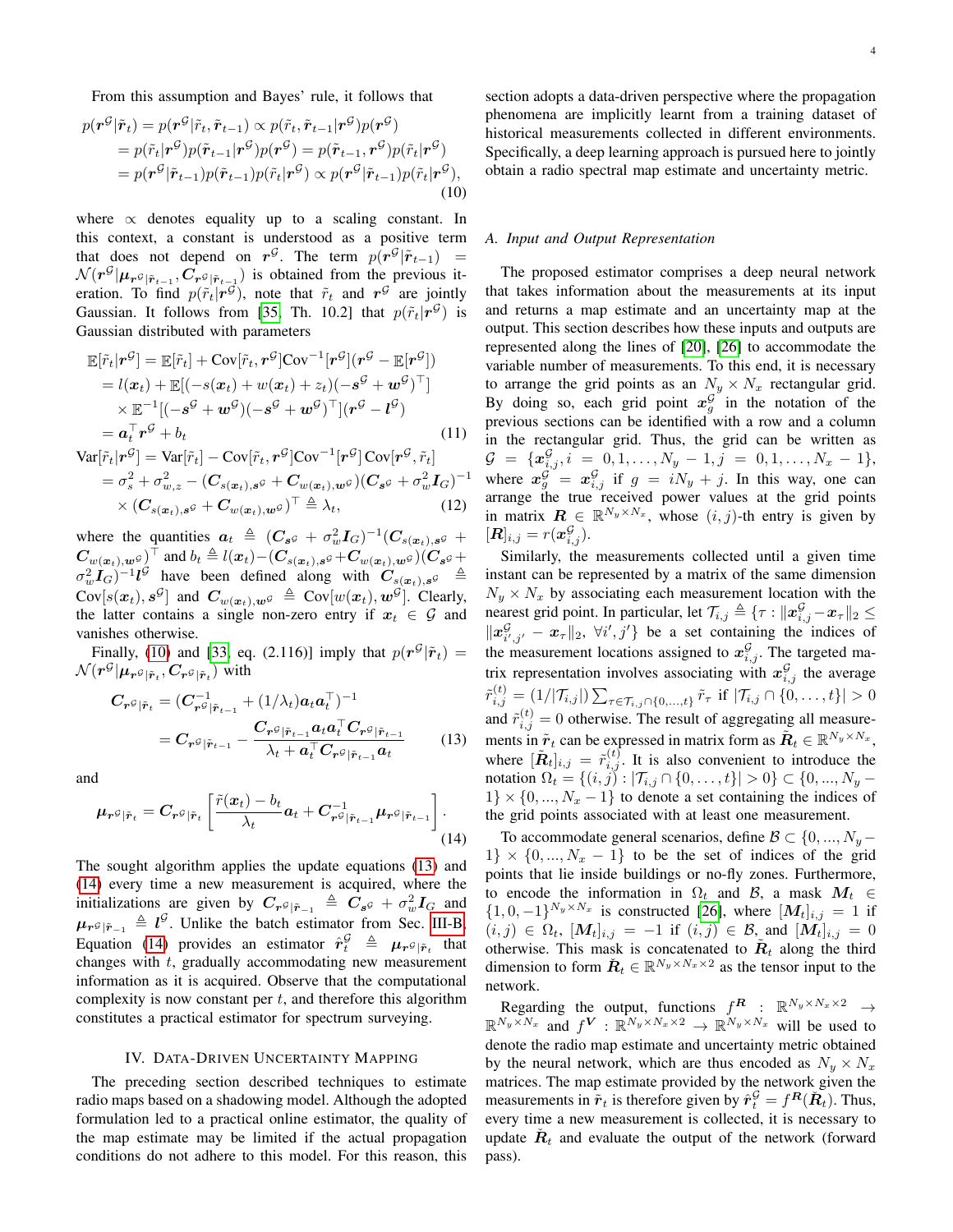<span id="page-4-0"></span>

Fig. 1: Histogram of true maps from the Rossyln dataset.

### <span id="page-4-5"></span>*B. Training Loss Design*

The goal now is to design a suitable training loss to learn the functions  $f^R$  and  $f^V$  introduced in Sec. [IV-A.](#page-3-4) Let  $\{(\check{\boldsymbol{R}}^{(d)}, \boldsymbol{R}^{(d)})\}_{d=0}^{D-1}$  represent pairs of measurements and true power maps collected in D environments, where  $\tilde{R}^{(d)}$  and  $\mathbf{R}^{(d)}$  are respectively of the form of  $\mathbf{R}_t$  and  $\mathbf{R}$  described in Sec. [IV-A.](#page-3-4) Subscript  $t$  is omitted to simplify the notation. Given these training pairs, one could think of adopting a negative log-likelihood loss function to learn  $f^{\boldsymbol{R}}$  and  $f^{\boldsymbol{V}}$  as the posterior mean and posterior standard deviation of  $r$  whenever the distribution of  $r$  evaluated at an arbitrary set of locations is jointly Gaussian [\[36\]](#page-12-29). However, this is not generally the case in practice. To see this, Fig. [1](#page-4-0) depicts a histogram of  $r(x)$  for the Rossyln dataset [\[26\]](#page-12-20) described in Sec. [VI.](#page-8-0) It is observed that the distribution is markedly non-Gaussian. For this reason, an alternative loss function is investigated next.

The idea is to rely on the well-known relation between the MMSE estimator and the conventional square loss. This is explained in detail next when designing the learning approach for  $f^R$  with the purpose of laying the grounds for  $f^V$ . Specifically, recall that the MMSE estimator of  $R$ , i.e., the minimizer of the mean square error (MSE) between a target R and its estimate, is the conditional mean  $E[R|R]$  [\[35,](#page-12-28) Ch. 10]

$$
\arg\min_{f^{\mathbf{R}}} \mathbb{E}[\|\mathbf{R} - f^{\mathbf{R}}(\check{\mathbf{R}})\|_{F}^{2}] = \mathbb{E}[\mathbf{R}|\check{\mathbf{R}}],\tag{15}
$$

where the right-hand side is seen as a function of  $\dot{R}$  and, to simplify the exposition, it is assumed that there are no buildings in the map. The case with buildings is more involved since measurements cannot be collected indoors. For this reason, it is assumed that  $r$  is not defined inside buildings. The case with buildings is studied later.

The left-hand side of [\(15\)](#page-4-1) does not directly yield an estimator for two reasons. On the one hand, the expectation in [\(15\)](#page-4-1) is over random pairs  $(\tilde{R}, R)$ , but their distribution is not known. Thus, one can replace the expectation with a sample average, which results in

$$
\arg\min_{f^R} \mathbb{E}[\|\boldsymbol{R} - f^{\boldsymbol{R}}(\check{\boldsymbol{R}})\|_F^2]
$$
\n
$$
\approx \arg\min_{f^R} \frac{1}{D} \sum_{d=0}^{D-1} \|\boldsymbol{R}^{(d)} - f^{\boldsymbol{R}}(\check{\boldsymbol{R}}^{(d)})\|_F^2. \tag{16}
$$

On the other hand, the optimization in the left-hand side of [\(15\)](#page-4-1) is over an arbitrary function  $f^R$ . Unfortunately, solving such a problem is only tractable in very specific circumstances. Instead, one generally needs to constrain the feasible set of functions e.g., to those parameterized by a neural network. In this case, one can optimize over the set  $\{f_{\theta}^{\mathbf{R}} : \theta \in \mathbb{R}^P\}$  and find

<span id="page-4-2"></span>
$$
\hat{\theta} = \arg\min_{\theta} \frac{1}{D} \sum_{d=0}^{D-1} \|\mathbf{R}^{(d)} - f_{\theta}^{\mathbf{R}}(\check{\mathbf{R}}^{(d)})\|_{F}^{2}.
$$
 (17)

Clearly, if the set  $\{f_{\theta}^R : \theta \in \mathbb{R}^P\}$  is sufficiently large and D is sufficiently high, then  $f_{\hat{\theta}}^R$  will be close to the MMSE estimator.

As an uncertainty metric, one can think of estimating the posterior variance, along the lines of Sec. [III.](#page-1-1) To this end, note that the matrix collecting the posterior variances for all grid points is given by the conditional mean of the residual  $(R - \mathbb{E}[R|\check{R}] )^2$ , where (.)<sup>2</sup> denotes entry-wise square. The key is to generalize and apply [\(15\)](#page-4-1) in the reverse direction as before, which yields

$$
\begin{aligned} \text{Var}[\boldsymbol{R}|\check{\boldsymbol{R}}] &= \mathbb{E}\left[ (\boldsymbol{R} - \mathbb{E}[\boldsymbol{R}|\check{\boldsymbol{R}}])^2 |\check{\boldsymbol{R}} \right] \\ &= \arg\min_{(\boldsymbol{f}^{\boldsymbol{V}})^2} \mathbb{E} \left[ (\boldsymbol{R} - \mathbb{E}[\boldsymbol{R}|\check{\boldsymbol{R}}])^2 - (\boldsymbol{f}^{\boldsymbol{V}}(\check{\boldsymbol{R}}))^2 \right]_F^2, \end{aligned} \tag{18}
$$

where  $f^V$  is chosen to denote posterior standard deviation rather than posterior variance for reasons that will become clear later. If  $\mathbb{E}[\mathbf{R}^{(d)} | \check{\mathbf{R}}^{(d)}]$  were known, one could adopt the approach in [\(17\)](#page-4-2) to solve

<span id="page-4-3"></span>
$$
\hat{\theta} = \arg\min_{\theta} \frac{1}{D} \sum_{d=0}^{D-1} ||(\mathbf{R}^{(d)} - \mathbb{E}[\mathbf{R}^{(d)} | \check{\mathbf{R}}^{(d)}])^2
$$

$$
- (f_{\theta}^{\mathbf{V}} (\check{\mathbf{R}}^{(d)}))^2 ||_F^2.
$$
(19)

<span id="page-4-1"></span>In practice, though,  $\mathbb{E}[\boldsymbol{R}^{(d)}|\check{\boldsymbol{R}}^{(d)}]$  is unknown. However, as argued earlier, it is close to  $f_{\hat{\theta}}^R$ , where  $\hat{\theta}$  is given by [\(17\)](#page-4-2). Thus, it makes sense to replace  $\mathbb{E}[R^{(d)} | \check{R}^{(d)}]$  in [\(19\)](#page-4-3) with  $f_{\theta}^{R}(\check{R}^{(d)})$  and add the objective in [\(17\)](#page-4-2) as an additional term that promotes that  $f_{\theta}^{R}$  is close to  $\mathbb{E}[R^{(d)}|\check{R}^{(d)}]$ .

This gives rise to

$$
\hat{\theta} = \arg\min_{\theta} \left\{ (1 - \alpha) \frac{1}{D} \sum_{d=0}^{D-1} \|\mathbf{R}^{(d)} - f_{\theta}^{\mathbf{R}}(\tilde{\mathbf{R}}^{(d)})\|_{F}^{2} + \alpha \frac{1}{D} \sum_{d=0}^{D-1} \|(\mathbf{R}^{(d)} - f_{\theta}^{\mathbf{R}}(\tilde{\mathbf{R}}^{(d)}))^2 - (f_{\theta}^{\mathbf{V}}(\tilde{\mathbf{R}}^{(d)}))^2\|_{F}^{2} \right\},
$$
\n(20)

<span id="page-4-4"></span>where  $\alpha \in [0, 1]$  can be adjusted to balance the trade-off between learning  $f_{\theta}^R$  and  $f_{\theta}^V$ . Observe that the second term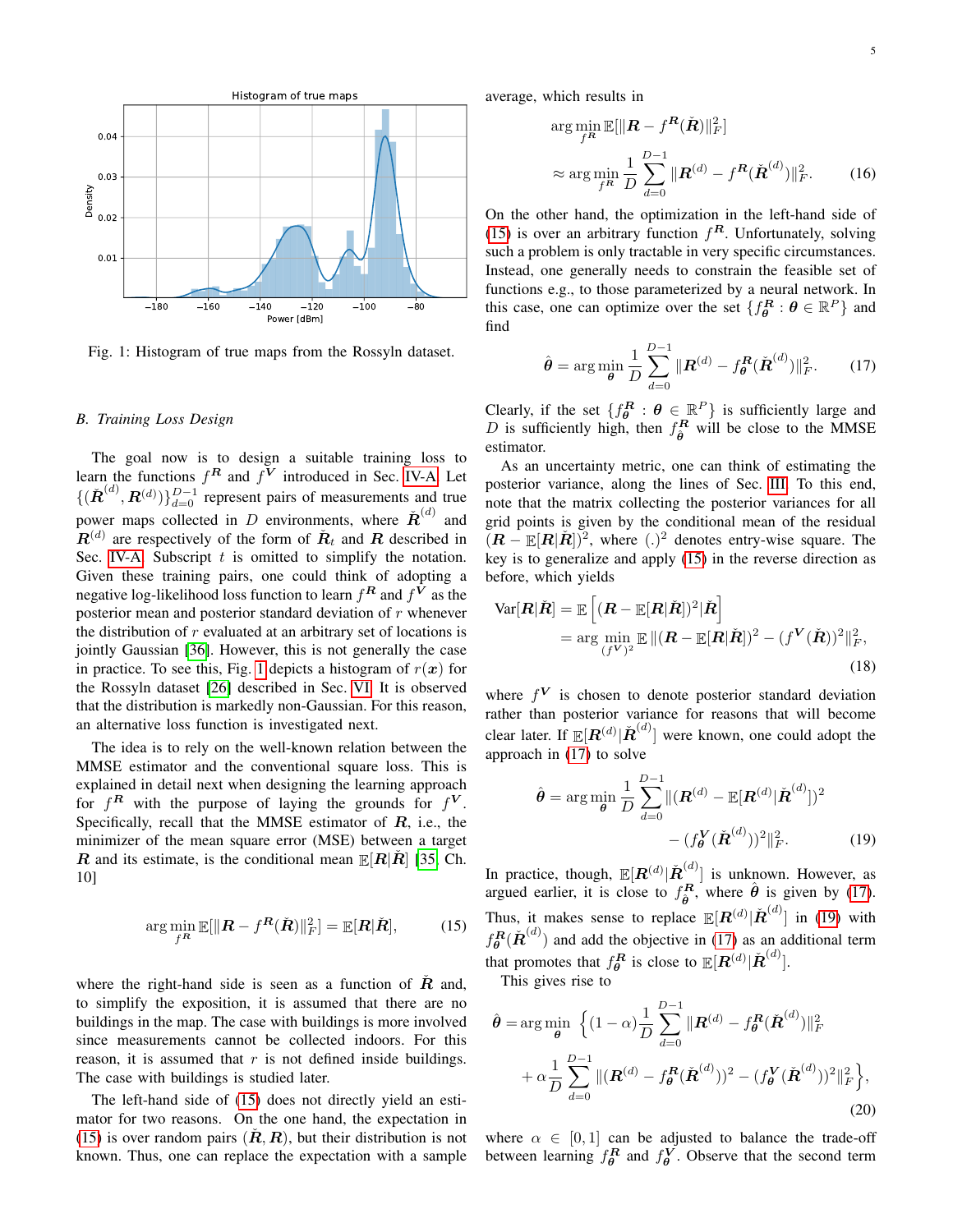in [\(20\)](#page-4-4) involves squares of squares of its arguments. This may render its scale very different from the one of the first term, which may produce numerical problems and hinder the selection of  $\alpha$ . To alleviate such issues,  $f_{\theta}^{V}$  is trained to learn the absolute residual  $|\mathbf{R}_{d} - f_{\theta}^{\mathbf{R}}(\check{\mathbf{R}}^{(d)})|$  rather than the squared residual  $(\boldsymbol{R}^{(d)} - f^{ \boldsymbol{R} }_{\boldsymbol{\theta}}(\check{\boldsymbol{R}}^{(d)}))^2$ , where  $|\cdot|$  denotes entry-wise absolute value. This suggests training the DNN by solving

$$
\hat{\boldsymbol{\theta}} = \arg\min_{\boldsymbol{\theta}} \frac{1}{D} \sum_{d=0}^{D-1} \left\{ (1-\alpha) \|\Delta_{d,\boldsymbol{\theta}}^{\boldsymbol{R}}\|_{F}^{2} + \alpha \|\Delta_{d,\boldsymbol{\theta}}^{\boldsymbol{V}}\|_{F}^{2} \right\}, (21)
$$

where  $\Delta_{d,\theta}^R = R^{(d)} - f_{\theta}^R(\check{R}^{(d)}),$  and  $\Delta_{d,\theta}^V = |\Delta_{d,\theta}^R|$   $f^{\bm{V}}_{\bm{\theta}}(\check{\bm{R}}^{(d)}).$ 

Several improvements of [\(21\)](#page-5-0) are discussed next. Let us begin by noting that a good map estimate must be close to the measurements at the corresponding measurement locations, and that a reasonable uncertainty metric is expected to yield low values near measurement locations. To promote this behavior, one may assign a heavier weight to the residuals at the measurement locations. Let set  $\Omega^{(d)}$  contain the indices of the measurement locations of the  $d$ -th training example and let  $\lambda \in [0.5, 1]$  represent a scaling factor. In this case, one may consider solving

$$
\hat{\boldsymbol{\theta}} = \arg\min_{\boldsymbol{\theta}} \frac{1}{D} \sum_{d=0}^{D-1} \left\{ (1-\alpha) ||\Delta_{d,\boldsymbol{\theta}}^{\boldsymbol{R}} \odot \mathbf{K}_d||_F^2 + \alpha ||\Delta_{d,\boldsymbol{\theta}}^{\boldsymbol{V}} \odot \mathbf{K}_d||_F^2 \right\}, \qquad (22)
$$

where  $K_d \in \mathbb{R}^{N_y \times N_x}$  has entries  $[K_d]_{i,j} = \lambda$  if  $(i,j) \in \Omega^{(d)}$ and  $[K_d]_{i,j} = 1 - \lambda$  otherwise. If  $\lambda = 0.5$ , the minimizer of [\(22\)](#page-5-1) boils down to the minimizer of [\(21\)](#page-5-0). Setting  $\lambda > 0.5$ increases the focus on observed locations.

For scenarios with buildings and no-fly zones, let  $\mathcal{B}_d$  represent the set of indices of the grid points inside buildings in the d-th training example. Since no measurements can be acquired indoors, i.e.  $\mathcal{B}_d \cap \Omega^{(d)} = \emptyset$ , it would make no sense to fit the DNN to any value there. In other words, one can assign a zero weight to the residuals inside buildings by setting  $[K_d]_{i,j} = \lambda$ if  $(i, j) \in \Omega^{(d)}$ ,  $[\mathbf{K}_d]_{i,j} = 0$  if  $(i, j) \in \mathcal{B}_d$ , and  $[\mathbf{K}_d]_{i,j} = 1 - \lambda$ otherwise.

### *C. Network Architecture*

The previous section assumed a generic family of functions  $\{(f_{\theta}^R, \bar{f}_{\theta}^V), \theta \in \mathbb{R}^P\}$ . The form of these functions is next specified by developing a network architecture suitable for uncertainty-aware radio map estimation.

At the high level, the two outputs of the DNN will be implemented here using a separate subnetwork with dedicated parameters. Specifically, let these subnetworks be denoted by  $g_{\theta_R}^R$  and  $g_{\theta_V}^V$ , whose weights are collected respectively in  $\theta_R$ and  $\theta_V$ . Subnetwork  $g_{\theta_R}^R$  takes  $\tilde{R}$  as its input and returns an estimate of  $R$  as its output. The adopted architecture for this subnetwork is a convolutional autoencoder given its welldocumented merits in radio map estimation [\[26\]](#page-12-20).

An autoencoder is a type of neural network  $g_{\theta_R}^R$  that can be expressed as [\[37,](#page-12-30) Ch. 14]:  $g_{\theta_R}^R(\check{R}) = \bar{D}_{\theta_{\bar{D}}}(\bar{E}_{\theta_{\bar{E}}}(\check{R}))$ , where

<span id="page-5-2"></span><span id="page-5-0"></span>

Fig. 2: A high level architecture of a deep radio map and uncertainty estimator (DRUE).

functions  $\bar{E}_{\theta_{\bar{E}}}$  and  $\bar{D}_{\theta_{\bar{D}}}$  are known respectively as encoder and decoder and  $\theta_{\bar{E}}$  and  $\theta_{\bar{D}}$  denote their associated weight vectors. The output of the encoder  $\zeta = \bar{E}_{\theta_{\bar{E}}}(\tilde{R}) \in \mathbb{R}^{\bar{N}_{\zeta}}$ , which is known as the code or vector of latent variables, is of a (possibly much) smaller dimension  $N_{\zeta}$  than the dimension of  $R$ . Training the autoencoder forces the encoder to condense or summarize the information of  $\hat{R}$  into just  $N_{\zeta}$  variables. This is useful to exploit the prior information that the input  $R$  lies on a low-dimensional manifold embedded in a high dimensional space. This is the case of radio maps, as established in [\[26\]](#page-12-20).

<span id="page-5-1"></span>The reason for implementing an autoencoder using convolutional layers [\[38\]](#page-12-31) is the ability of the latter to efficiently learn and exploit spatial correlation, as reflected in their socalled *translational equivariance* property. As detailed in [\[26\]](#page-12-20), this is highly beneficial in the case of radio map estimation, where the signal strength is substantially correlated at nearby locations.

Having presented the implementation of  $f_{\theta}^R$ , the next step is to implement  $f_{\theta}^{\mathbf{V}}$ . To this end, it is useful to think of which information must be fed at the input of  $g_{\theta V}^V$ . On the one hand, the information that  $R$  conveys about the measurement locations is intuitively relevant to determine the uncertainty metric since points that lie far away from the measurement locations are expected to be assigned a greater uncertainty. On the other hand, the map estimate obtained by  $g_{\theta_R}^R$  may also be useful for uncertainty metric computation since it provides information about the spatial variability of the map. For this reason, the subnetwork  $g_{\theta V}^V$  makes use of both  $g_{\theta_R}^R(\check{R})$  and  $\check{R}$ , which leads to a cascaded architecture where  $f_{\theta}^{\vec{R}}(\check{R}) = g_{\theta_R}^R(\check{R})$  and  $f_{\theta}^V(\check{R}) = g_{\theta_V}^V(g_{\theta_R}^R(\check{R}), \check{R})$ .

Fig. [2](#page-5-2) depicts the high-level architecture of the proposed deep convolutional neural network, which will be termed *deep radio map and uncertainty estimator (DRUE)* hereafter. Subnetwork  $g_{\theta V}^{V}$  is also implemented as a convolutional autoencoder since it is empirically observed that this yields a satisfactory performance; see Sec. [VI.](#page-8-0)

Implementation details of DRUE are shown in Fig. [3.](#page-6-1) The encoder comprises mostly *2D convolutional* and *max pool-*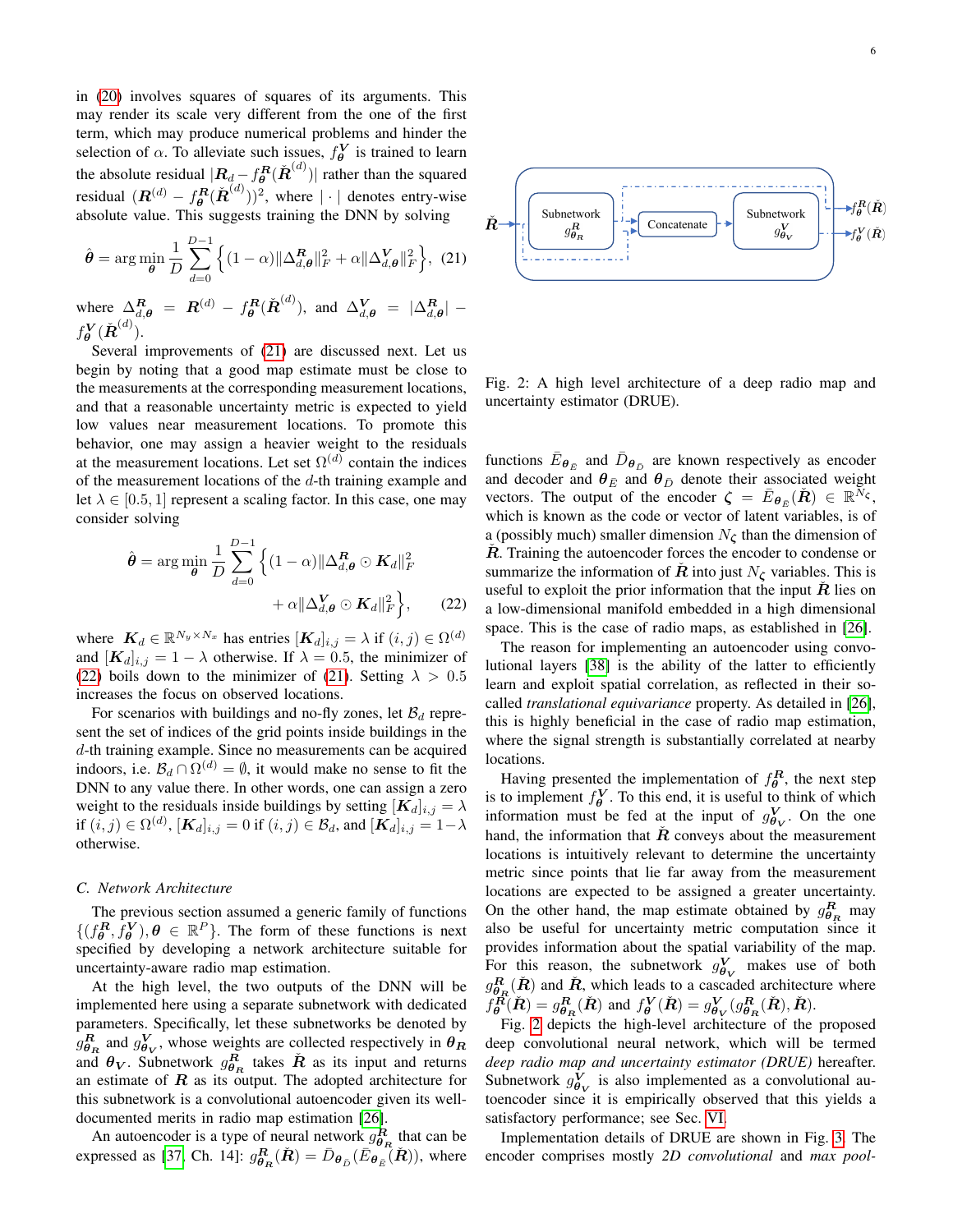<span id="page-6-1"></span>

Fig. 3: A detailed view of DRUE based on an autoencoder architecture. DRUE has two subnetworks  $g_{\theta_R}^R$  and  $g_{\theta_V}^V$ , where each subnetwork is a fully convolutional autoencoder with an identical structure.

*ing* layers whereas the decoder comprises *2D convolutional transpose* layers, also known as a *deconvolutional* layers, and *up-sampling* layers. *Leaky rectified linear units* (Leaky ReLUs) [\[39\]](#page-13-0) are utilized as activations in all *convolutional* and *deconvolutional* layers except in the output layer of  $g_{\theta_V}^V$ , which utilizes an *exponential* [\[40\]](#page-13-1) activation to guarantee the non-negativity of the uncertainty. Each *convolutional* and *deconvolutional* layer has a kernel size of  $4 \times 4$ , a stride of 1, and same padding. *Max pooling* layers have a pool size of 2 and a stride of 2, whereas *upsampling* layers have an upsampling factor of 2.

#### <span id="page-6-0"></span>V. UNCERTAINTY-AWARE TRAJECTORY PLANNING

The uncertainty metrics provided by the estimators in Secs. [III](#page-1-1) and [IV](#page-3-0) are used in this section to develop a path planning scheme for measurement collection with a UAV.

 $\frac{\text{Concatenate}}{\text{Concatenate}}}$  the Bayesian estimators from Sec. [III,](#page-1-1)  $u_g(\tilde{\boldsymbol{r}}_t)$  will be given by The uncertainty in the target map at grid point  $x_g^{\mathcal{G}}$  after observing  $\tilde{r}_t$  will be denoted by  $u_g(\tilde{r}_t) \in \mathbb{R}_+$ . In the case of

<span id="page-6-2"></span>
$$
u_g(\tilde{\boldsymbol{r}}_t) = \left[ \boldsymbol{C}_{\boldsymbol{r}} s_{|\tilde{\boldsymbol{r}}_t} \right]_{g,g} \tag{23}
$$

 $\frac{\text{Maxpool2D}}{\downarrow}$  Maxpool2D if there is a single transmitter. When there are multiple  $\frac{1}{\text{Maxpool2D}}$  axpool2D per g. For the estimator in Sec. [IV,](#page-3-0)  $u_g(\tilde{r}_t)$  is given by  $\frac{\text{Conv2D}_4}{\text{Conv2D}_5}$  [1 ] transmitters, the values of the right-hand side of [\(23\)](#page-6-2) for all  $\frac{\text{Conv2D}_6(1)}{(\hat{\mathbf{r}}_t)(\hat{\mathbf{r}}_t)}$  transmitters can be averaged to obtain a single value of  $u_g(\tilde{\mathbf{r}}_t)$ 

$$
u_g(\tilde{\boldsymbol{r}}_t) = \left[ \text{vec}(f_{\boldsymbol{\theta}}^{\boldsymbol{V}}(\tilde{\boldsymbol{R}}_t)) \right]_g, \tag{24}
$$

Maxpool2D Maxpool2D where  $\check{R}_t$  is obtained from  $\tilde{r}_t$  as described in Sec. [IV-A.](#page-3-4) In this  $\begin{bmatrix} \text{Conv2D\_10} \\ \text{Conv2D\_10\_1} \end{bmatrix}$   $\begin{bmatrix} \text{Conv2D\_10\_1} \\ \text{Conv2D\_10\_1} \end{bmatrix}$  for all transmitters and, therefore, no averaging is required. case, the estimator directly provides the aggregate uncertainty

 $\overline{\text{Conv2DT}_10}$   $\overline{\text{Conv2DT}_10_1}$  spatial average of the point-wise uncertainty values. Since the  $\overline{U_{\text{Psampling2D}}}$  Upsampling2D uncertainty metric is only meaningful outside buildings or no-Finally, as a performance metric, it is convenient to define the total uncertainty of the map after observing  $\tilde{r}_t$  as the fly zones (cf. Sec. [IV-B\)](#page-4-5), this average becomes

<span id="page-6-3"></span>
$$
u(\tilde{\boldsymbol{r}}_t) \triangleq \frac{1}{|\bar{\mathcal{B}}|} \sum_{g \in \bar{\mathcal{B}}} u_g(\tilde{\boldsymbol{r}}_t),
$$
\n(25)

Conv2DT\_5\_1 where  $\overline{B}$  is the complement of the set B that contains the  $\frac{\text{Conv2DT}_6}{\downarrow}$  indices of the grid points inside buildings or no-fly zones; see

<span id="page-6-4"></span>Ideally, one would wish to plan a trajectory for measurement collection such that the error in the map estimate decreases as quickly as possible. However, knowing the error requires knowing the true map, which is not possible in practice. Instead, one may use the uncertainty metric to approximate the optimal trajectory. The intuition is that its value is large for those candidate locations where a measurement would be highly informative. Collecting measurements at those locations is therefore expected to greatly reduce the error. This means that the trajectory of the UAV must pass through those locations where the uncertainty is high.

Finding such a trajectory is however challenged by the fact that the uncertainty metric changes as new measurements are collected and these changes cannot be generally predicted. Thus, the trajectory of the UAV should be computed onthe-fly as measurements are acquired. However, updating the trajectory with the reception of every new measurement may be too costly and may lead to erratic behavior. A more sensible alternative is to adopt a *receding horizon* approach that updates the trajectory every  $t_{\text{upd}}$  measurements. If  $t_{\text{upd}}$ is sufficiently small, it makes sense to assume that  $u_q(\tilde{r}_t)$ remains approximately constant between consecutive updates at all grid points except where a measurement is collected, say at  $x_{g_0}^{\mathcal{G}}$ , in which case  $u_{g_0}(\tilde{r}_t)$  becomes 0. This is because the uncertainty at a measured location is expected to be 0. From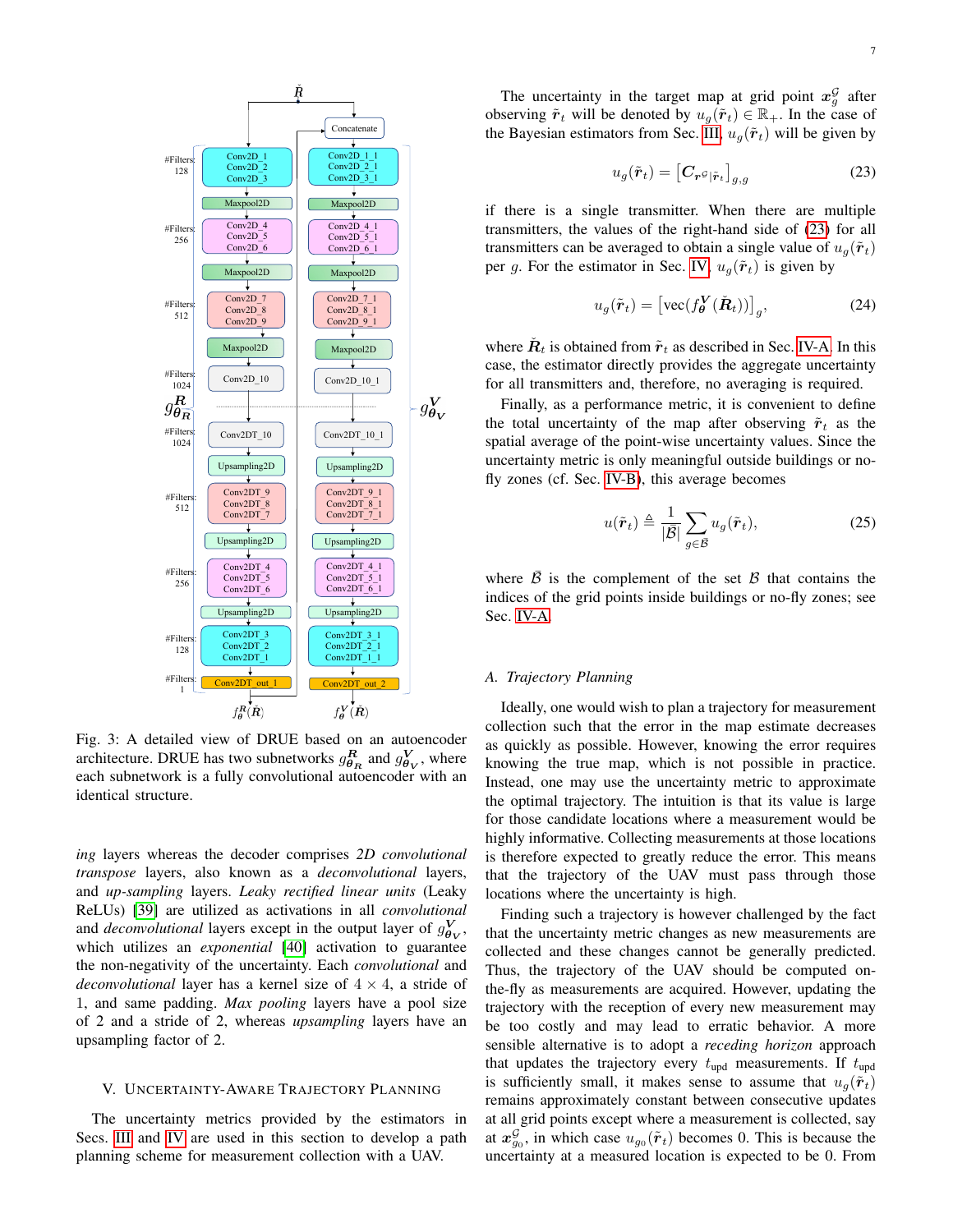[\(25\)](#page-6-3), measuring at location  $x_{\tau} = x_g^{\mathcal{G}}$  yields

$$
u(\tilde{\boldsymbol{r}}_{t+t_{\text{upd}}}) \approx u(\tilde{\boldsymbol{r}}_{t+t_{\text{upd}}-1}) - \frac{u_g(\tilde{\boldsymbol{r}}_{t+t_{\text{upd}}-1})}{G} \approx \dots
$$

$$
\approx u(\tilde{\boldsymbol{r}}_t) - \sum_{\tau=t}^{t+t_{\text{upd}}-1} \frac{u_g(\tilde{\boldsymbol{r}}_{\tau})}{G}.
$$
(26)

Under this approximation, those trajectories for which  $u(\tilde{r}_t)$ decreases quickly are those where measurements are collected at locations  $x_g^{\mathcal{G}}$  with high  $u_g(\tilde{r}_t)$ , which agrees with the intuition presented at the beginning of this section. If  $t_{\text{upd}}$ were so large that it were possible to collect a measurement at all grid locations, then one could think of formulating this problem as a *discounted reward travelling salesman problem* [\[41\]](#page-13-2). However, this kind of problems is known to be NP-hard; see e.g. [\[41\]](#page-13-2), [\[42\]](#page-13-3) and references therein. Thus, one could think of applying for example the heuristic in [\[41\]](#page-13-2). Nonetheless, such a task involves high complexity, which would not be motivated given the approximation error entailed by adopting such a large  $t_{\text{upd}}$ ; recall that the approximation in [\(26\)](#page-7-0) applies only for small  $t_{\text{upd}}$ . This would also mean that the entire trajectory would be planned using the initial uncertainty metric values and therefore it would not be adaptive. Besides, its complexity would render this approach inappropriate for realtime UAV operations with limited energy and computational power.

Thus, it is preferable to adopt an alternative approach which alternatingly updates the uncertainty metric and plans a short trajectory through areas of high uncertainty. To plan this trajectory, the idea here will be to set a destination as the grid point with the highest local uncertainty and then plan a route to that destination through points with large uncertainty. Assume without loss of generality that the destination and trajectory are computed at  $t = t<sub>I</sub>$ . Thus, the destination is given by  $x_F \triangleq x_{g^*}^{\mathcal{G}}$ , where

$$
g^* \triangleq \arg \max_{g \in \bar{\mathcal{B}}} u_g(\tilde{\boldsymbol{r}}_{t_1}). \tag{27}
$$

To design the route from the current location to  $x_F$ , it is necessary to define a cost function that promotes trajectories through high uncertainty locations. Let  $c_t(x)$  represent the cost associated with location x after observing  $\tilde{r}_t$  and defined in such a way that the higher the uncertainty value, the lower the cost at that location. Since the uncertainty values provided by the estimators in Secs. [III](#page-1-1) and [IV](#page-3-0) are associated only with grid points, it is natural to set the cost of a location based on the uncertainty of the nearest grid point. In particular, the cost  $c_t(x)$  will be set to be  $c_t(x) = \phi(u_q(\tilde{r}_t))$ , where  $g =$  $\arg \min_{g \in \bar{\mathcal{B}}} ||x - x_g^{\mathcal{G}}||_2$  and  $\phi(.)$  is a non-negative decreasing function. With this definition, one could in principle set the cost of a trajectory  $\boldsymbol{X} = [\boldsymbol{x}_{t_1}, \dots, \boldsymbol{x}_{t_F}]$  to be  $\sum_{\tau=t_1}^{t_F} c_t(\boldsymbol{x}_{\tau}),$ which would assign a high cost to those trajectories through low uncertainty areas, as desired. However, this would not account for the distance between measurement points. Thus, it is more appropriate to let this cost be

$$
C(\mathbf{X}) = \sum_{\tau=t_1+1}^{t_{\rm F}} \int_{x_{\tau-1}}^{x_{\tau}} c_t(x) dx.
$$
 (28)

<span id="page-7-0"></span>Although this cost may be convenient for finding trajectories through regions of high uncertainty, it may well happen that the trajectory becomes too wiggly and, possibly, too long. This means that the values of the uncertainty metric used when planning the trajectory may become obsolete, i.e., the approximation error of [\(26\)](#page-7-0) may become too large, which would lead to highly suboptimal trajectories. For this reason, it may be sensible to account also for the time it takes to reach the destination. To this end, let  $T(X)$  be the time that the UAV needs to follow a trajectory  $X$ . A reasonable simplification is that the UAV moves at constant speed  $v$  and, therefore,

$$
T(\boldsymbol{X}) = \frac{1}{v} \sum_{\tau=t_1+1}^{t_{\rm F}} ||\boldsymbol{x}_{\tau} - \boldsymbol{x}_{\tau-1}||_2.
$$
 (29)

Observe that if one minimized  $T(\cdot)$  rather than  $C(\cdot)$ , the resulting trajectory would be the shortest path between the current position and the destination  $x_F$ . Thus, there clearly exists a trade-off between minimizing  $T(\cdot)$  and  $C(\cdot)$ . A "sweetspot" can be found by properly choosing  $X$  to minimize their weighted sum

<span id="page-7-1"></span>
$$
\begin{array}{ll}\n\text{minimize} & (1 - \eta)T(\boldsymbol{X}) + \eta C(\boldsymbol{X}) \tag{30} \\
\text{s.t.:} & \boldsymbol{x}_{t_1} = \boldsymbol{x}_1, \ \boldsymbol{x}_{t_F} = \boldsymbol{x}_F, \ \boldsymbol{x}_t \notin \mathcal{B}^{\mathcal{X}}, \forall t,\n\end{array}
$$

where  $\beta^{\mathcal{X}}$  represents the set containing the building locations and no-fly zones, and the smaller the value of  $\eta \in [0, 1]$ , the shorter the completion time but also the lower the total uncertainty of the trajectory. Since the UAV is flying with constant velocity  $v$ , problem [\(30\)](#page-7-1) reads as

<span id="page-7-2"></span>
$$
\begin{aligned}\n\text{minimize} \quad & \sum_{\tau=t_1+1}^{t_F} \int_{\mathbf{x}_{\tau-1}}^{\mathbf{x}_{\tau}} \Big( \frac{1}{v} (1-\eta) + \eta c_t(\mathbf{x}) \Big) d\mathbf{x} \qquad (31) \\
\text{s.t.:} \quad & \mathbf{x}_{t_1} = \mathbf{x}_1, \ \mathbf{x}_{t_F} = \mathbf{x}_F, \ \mathbf{x}_t \notin \mathcal{B}^{\mathcal{X}}, \forall t.\n\end{aligned}
$$

<span id="page-7-4"></span>To solve [\(31\)](#page-7-2), it is convenient to discretize the set of candidate measurement locations  $x_{\tau}$ , as customary in contemporary route planners [\[43\]](#page-13-4), [\[44\]](#page-13-5). Although more general sets can be used, for simplicity, it is assumed from now on that the measurement locations must lie on the grid  $G$ . In that case, if  $x_{\tau}$  and  $x_{\tau-1}$  are adjacent horizontally, vertically, or diagonally, then the integral term in [\(31\)](#page-7-2) is given by

<span id="page-7-3"></span>
$$
\int_{x_{\tau-1}}^{x_{\tau}} \left( \frac{1}{v} (1 - \eta) + \eta c_t(x) \right) dx =
$$

$$
||x_{\tau} - x_{\tau-1}||_2 \left( \frac{1}{v} (1 - \eta) + \frac{\eta}{2} (c_t(x_{\tau}) + c_t(x_{\tau-1})) \right) \quad (32)
$$

since, by definition,  $c_t(\cdot)$  is a piecewise constant function.

With this simplification, problem [\(31\)](#page-7-2) becomes a shortest path problem and, therefore, can be solved with classical algorithms such as the well-known Bellman-Ford algorithm [\[32\]](#page-12-24). The transition costs are given by [\(32\)](#page-7-3). To sum up, the UAV iteratively sets a destination using [\(27\)](#page-7-4) and plans a trajectory using [\(31\)](#page-7-2). Observe that it is possible that the number of measurements of the resulting trajectory is greater than  $t_{\text{und}}$ since the opposite is not enforced by [\(31\)](#page-7-2). In that case, the UAV may just follow the first  $t_{\text{upd}}$  points indicated by the trajectory and replan afterwards. This would ensure that the uncertainty values do not become obsolete.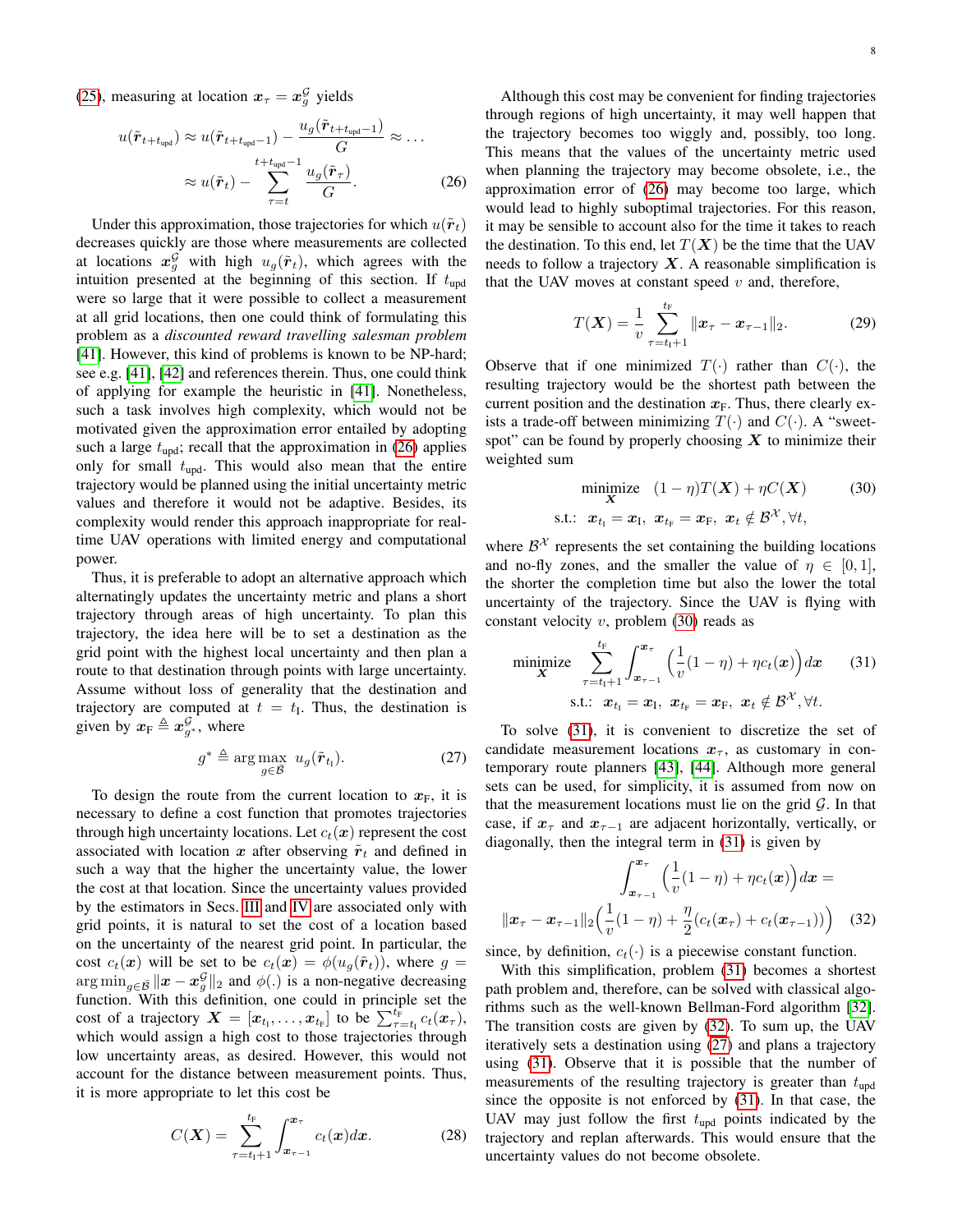Finally, depending on the adopted estimator, it is possible that the uncertainty metric may significantly change between updates. Since the trajectory will depend on the uncertainty metric, it may be convenient to smooth  $u_q(\tilde{r}_t)$  to avoid sudden changes in the trajectory. To this end, one can perform a running average as follows:

$$
\bar{u}_g(\tilde{\boldsymbol{r}}_t) = u_g(\tilde{\boldsymbol{r}}_t)\beta + \bar{u}_g(\tilde{\boldsymbol{r}}_{t-1})(1-\beta),\tag{33}
$$

where  $\beta \in (0, 1]$  is a smoothing factor. Clearly, the lower  $\beta$ , the more dependent on historical uncertainty is  $\bar{u}_q(\tilde{r}_t)$ .

#### VI. EXPERIMENTS

<span id="page-8-0"></span>This section presents numerical results to evaluate the performance of the proposed algorithms.

Spectrum surveying is carried out with a UAV that flies at a constant height to construct 2D power maps  $(m = 2)$ . The region of interest is discretized into an  $N_y \times N_x = 32 \times 32$ rectangular grid with grid point spacing of 3 m in both dimensions. Two datasets are considered. In the Gudmundson dataset, the receive power is generated using the model in Sec. [III-A](#page-1-3) using two transmitters with power  $P_{Tx} = 10$  dBm and height 20 m placed uniformly at random in  $\mathcal{X}$ . The path loss exponent is 2, the carrier frequency is 2.4 GHz, and antennas are isotropic. To focus on the effects of the shadowing,  $\sigma_w^2$  and  $\sigma_z^2$  are set to 0. The shadowing component is generated with  $\delta_s = 50$  m,  $\sigma_s^2 = 10$ , and  $\mu_{\bar{s}} = 0$ . The other dataset, referred to as the Rosslyn dataset, is the one from [\[26\]](#page-12-20), where maps are generated using the commercial 3D ray-tracing software Wireless Insite. The so-called *urban canyon* model is used with 6 reflections and 2 diffractions. 42 large maps (40 for training and 2 for testing) are generated in a square region of 700 m side in the downtown of Rosslyn, Virginia, each one with a transmitter operating at 2.4 GHz and placed at a different location. To generate each training or testing map, an  $N_y \times N_x$  patch is extracted from two of these large maps at the same position and added. For both datasets, measurements off the grid are obtained via cubic spline interpolation.

DRUE was implemented in TensorFlow with a latent dimension of  $4 \times 4 = 16$ . The Adam optimization algorithm [\[45\]](#page-13-6) is used for training the network with a constant learning rate of 10<sup>−</sup><sup>5</sup> and a batch size of 64. Initially, DRUE is trained with  $\alpha = 0.5$ , then with  $\alpha = 0$  (i.e., only layers of  $g_{\mathbf{q}_R}^R$  are trainable), and finally with  $\alpha = 1$  (i.e., only layers of  $g_{\theta_V}^{\mathbf{V}}$  are trainable). Furthermore, for each training map, the number of measurements is drawn uniformly at random between 1 and 100 with measurement locations drawn uniformly at random over the grid.

To evaluate the performance of the considered schemes, two metrics are utilized. One is the root mean square error (RMSE)

$$
\text{RMSE}_{t} = \sqrt{\frac{\mathbb{E}\{\|\mathbf{D}_{\bar{\mathcal{B}}}(\mathbf{r}^{\mathcal{G}} - \hat{\mathbf{r}}_{t}^{\mathcal{G}})\|_{2}^{2}\}}{\text{Tr}(\mathbf{D}_{\bar{\mathcal{B}}})}}
$$
(34)

where  $D_{\bar{\beta}}$  is a diagonal matrix with ones and zeros that sets to 0 all entries of  $\vec{r}^{\mathcal{G}} - \hat{r}^{\mathcal{G}}_t$  corresponding to grid points inside buildings or no-fly zones and  $\hat{r}_t^{\hat{G}}$  is given in Secs. [III-C](#page-2-6) and [IV-A.](#page-3-4) The expectation averages across maps and measurement

<span id="page-8-1"></span>

Fig. 4: Comparison of the proposed estimators with the existing state-of-the-art for the maps generated from the Gudmundson dataset. The batch kriging and the proposed online Bayesian estimators know the mean power of the channels while the others do not ( $\delta_s = 50$  m,  $\sigma_s^2 = 10$ , and  $\mu_{\bar{s}} = 0$ ).

locations. The other metric is the total uncertainty defined in [\(25\)](#page-6-3).

#### *A. Radio Map Reconstruction*

This section corroborates the ability of the proposed schemes to estimate radio maps. To focus on estimation aspects, no route planning is considered in this section. Instead, measurement locations are chosen uniformly at random throughout the area. The proposed online Bayesian and data-driven DRUE algorithms are compared here with two competitors, namely the multikernel algorithm in [\[18\]](#page-12-14) and K-nearest neighbors (KNN) [\[46\]](#page-13-7). The multikernel algorithm is implemented with regularization parameter  $10^{-7}$  and 15 Gaussian kernels with bandwidth parameter uniformly spaced between 1 and 200 m. The KNN algorithm is implemented with  $K = 5$  nearest neighbors.

Fig. [4](#page-8-1) shows the  $RMSE_t$  vs. the number of measurements  $t$  for the Gudmundson dataset. Batch kriging and the online Bayesian estimator know the mean power at each location. Recall from Sec. [III](#page-1-1) that the kriging algorithm provides MMSE estimates and, therefore, the minimum RMSE, which agrees with Fig. [4.](#page-8-1) The online Bayesian algorithm approximates the estimates of the batch kriging algorithm by introducing the assumption that  $\tilde{r}_t$  and  $\tilde{r}_{t-1}$  are conditionally independent given  $r^{\mathcal{G}}$ ; cf. Sec. [III-C.](#page-2-6) Thus, in principle, the online algorithm should perform worse than the batch version. The fact that this is not the case shows that the error introduced by the aforementioned assumption is negligible and therefore empirically supports the usage of the online algorithm. The performance of DRUE is slightly worse, as expected due to the fact that it does not know the mean. Yet, it outperforms the benchmarks.

Fig. [5](#page-9-0) depicts the RMSE vs. the number of measurements for the Rosslyn dataset. Two effects must be observed. First, since the locations and transmit power of the sources are unknown, the kriging and online Bayesian algorithms assume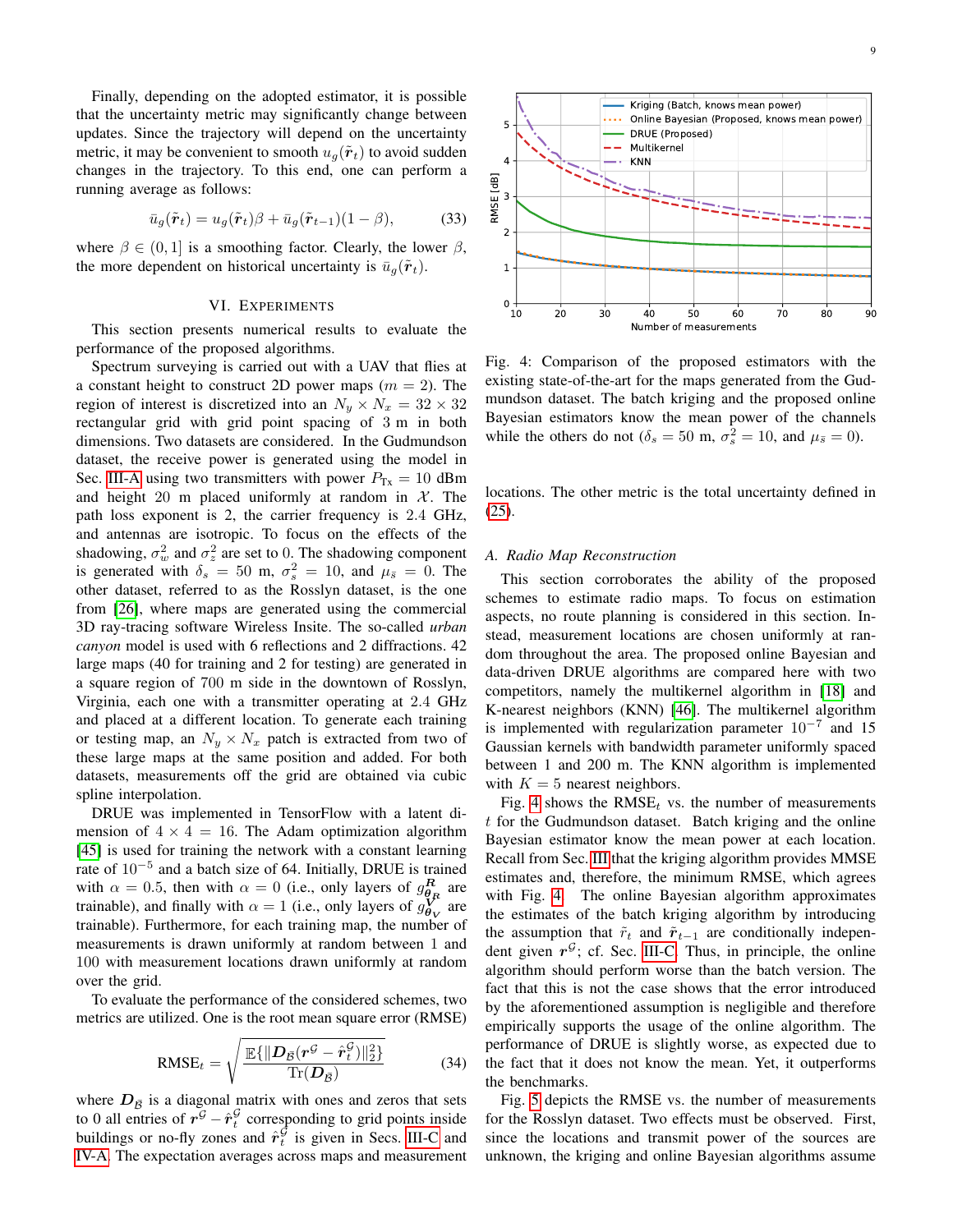<span id="page-9-0"></span>

Fig. 5: Comparison of the proposed estimators with the existing state-of-the-art for the maps generated from the Rossyln dataset. All the estimators do not know the mean power of the channels.

that the map has a zero mean. As a result, they will not provide (approximate) MMSE estimates. In fact, they are outperformed by DRUE by a wide margin. Second, the propagation phenomena in this dataset is more complicated than with Gudmundson maps. The fact that DRUE offers the best performance corroborates its ability to learn from data. Finally, although the multikernel algorithm performs similarly to the proposed online Bayesian estimator, observe that the former is not an online algorithm and, therefore, its computational complexity becomes eventually unaffordable if a sufficiently large number of measurements is collected.

#### *B. Uncertainty Learning with DRUE*

If the data distribution were Gaussian, one could assess how well the uncertainty is learned by DRUE by evaluating the loglikelihood of test data [\[36\]](#page-12-29). However, this is not applicable for the Rosslyn dataset as data there is not Gaussian; cf. Sec. [IV-B.](#page-4-5) Therefore, an alternative approach is explored here. The idea is to plot a histogram of the normalized residuals at locations with no associated measurements. Specifically, the normalized residual  $r'_g$  at an unobserved location  $x_g^{\mathcal{G}}$  is given by

$$
r'_{g} = \frac{[\mathbf{r}^{\mathcal{G}}]_{g} - [\hat{\mathbf{r}}_{t}^{\mathcal{G}}]_{g}}{\left[\text{vec}(f_{\boldsymbol{\theta}}^{\mathcal{V}}(\tilde{\boldsymbol{R}}_{t}))\right]_{g}},\tag{35}
$$

where t is fixed and  $g \notin \mathcal{B} \cup \Omega$ . Recall that the network is trained so that the denominator in [\(35\)](#page-9-1) captures the magnitude of the error, which is given by the numerator. The histogram plot of  $r'_g$  is therefore expected to be centered near 1 if the uncertainty metric is estimated well. This is seen to be the case in Fig. [6,](#page-9-2) which shows the normalized histogram of  $r'_g$ for the Rosslyn dataset, thereby confirming that the uncertainty is learned satisfactorily by DRUE.

# *C. Spectrum Surveying Experiments*

This section illustrates the operation of the proposed spectrum surveying scheme and compares its performance against three other algorithms.

<span id="page-9-2"></span>

Fig. 6: Histogram of the normalized residual with the Rosslyn dataset, where estimates of the power map and uncertainty metric are obtained by DRUE with  $|\Omega| = 30$  locations drawn uniformly at random.

The UAV is allowed to move on a horizontal plane in one out of 8 directions that differ by 45 degrees: East, West, North, South, SouthEast, SouthWest, NorthEast, NorthWest. To enable a fair comparison across route planners, the UAV collects measurements every 7 m on its trajectory instead of at the waypoints. Throughout, DRUE is used to estimate the uncertainty metric for the proposed minimum cost planner. The reciprocal decreasing function  $\phi(\bar{u}_q(\tilde{r}_t)) = 1/(\bar{u}_q(\tilde{r}_t) + \epsilon)$  is used to obtain the cost function, where  $\epsilon$  is a small positive constant, and  $\eta$  is set to 0.75.

Fig. [7](#page-10-1) shows sample trajectories using the proposed uncertainty-aware minimum cost planner with DRUE for the Gudmundson (Fig. [7a](#page-10-1)) and Rosslyn (Fig. [7b](#page-10-1)) datasets. The first and second plots in each figure respectively correspond to the true and estimated power maps. The third plot depicts the uncertainty metric after measurements are collected at the locations indicated by red markers. The trajectory indicated by white markers and the destination indicated by a magenta marker are computed using this uncertainty metric. As expected, it is observed that the resulting trajectory traverses points of high uncertainty.

<span id="page-9-1"></span>The rest of this section compares the proposed scheme against three other algorithms. Since this is the first work to address *adaptive* measurement collection, there are no competing algorithms to compare with. Instead, the proposed uncertainty-aware trajectory planning algorithm is compared against the non-adaptive approach in [\[21\]](#page-12-16) and two more benchmarks. Specifically, the considered benchmarks are the following: i) The *grid planner* from [\[21\]](#page-12-16), which traverses the grid points by moving column by column. ii) A *spiral grid planner*, which starts in the top-left corner and moves in a rectangular spiral fashion towards the center of the grid. iii) An *independent uniform planner*, which randomly selects a grid point and proceeds towards there in a straight line. In all cases, obstacles are avoided by the trajectory.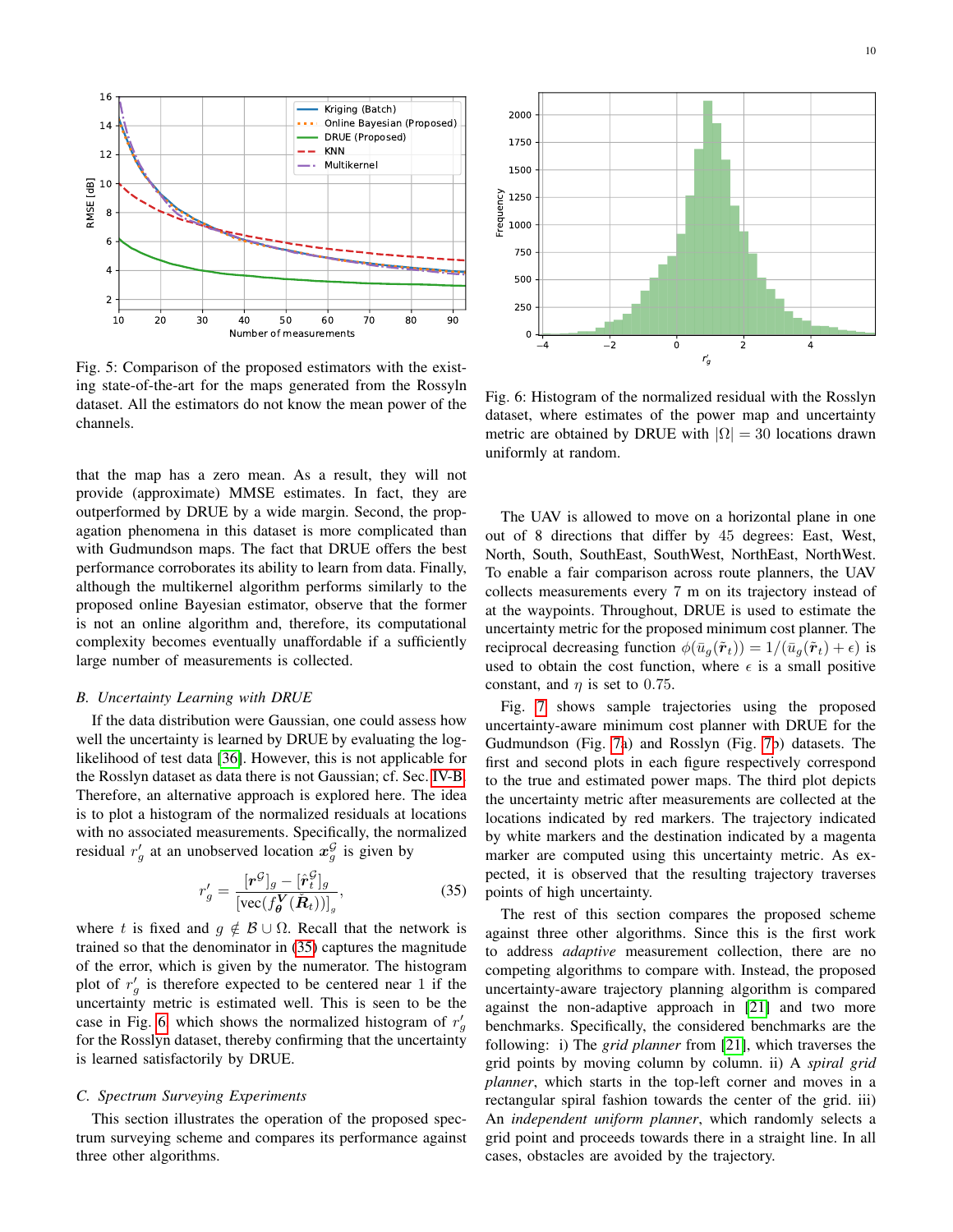<span id="page-10-1"></span>

Fig. 7: Radio map estimate with the proposed uncertainty-aware minimum cost planner for a) the Gudmundson dataset ( $\delta_s = 50$ m,  $\sigma_s^2 = 10$ , and  $\mu_{\bar{s}} = 0$ ); and b) the Rossyln dataset using DRUE (  $\eta = 0.75$ ,  $\beta = 0.25$ , and  $\phi(\bar{u}_g(\tilde{r}_t)) = 1/(\bar{u}_g(\tilde{r}_t) + \epsilon)$ ). White boxes in (b) represent buildings.

Fig. [8](#page-11-0) shows  $RMSE_t$  and the total uncertainty [\(25\)](#page-6-3) obtained via Monte Carlo simulation for the aforementioned route planners with DRUE using the Rosslyn dataset, which serves as a proxy for real-world propagation circumstances. It is seen that the devised approach reduces the uncertainty and error significantly faster than the benchmarks. In fact, the proposed algorithm requires less than 50% of the measurements required by the best benchmarks to reach an RMSE of approximately 5 dB. It is also seen that the reduction in the uncertainty metric parallels the reduction in the error, which further supports that the metric in Sec. [IV-B](#page-4-5) constitutes a reasonable uncertainty metric. The grid planner performs worst in this experiment because, with the small number of measurements considered, the UAV has only time to explore one side of the map.

#### *D. Route Planner Parameters*

This section discusses two experiments intended to determine the best configuration for the proposed route planner. The first experiment explores the impact of the selection of the non-negative decreasing function  $\phi$  (see Sec. [V-A\)](#page-6-4) on the uncertainty reduction. The reciprocal function  $\phi(\bar{u}_a(\tilde{r}_t))$  =

 $1/(\bar{u}_g(\tilde{r}_t) + \epsilon)$  and the exponential function  $\phi(\bar{u}_g(\tilde{r}_t)) =$  $exp(-\bar{u}_g(\tilde{r}_t))$  are compared with the shortest path planner, which results from setting  $\phi(\bar{u}_g(\tilde{r}_t)) = 1$ . From Fig. [9,](#page-11-1) the steepest uncertainty and RMSE reduction are obtained with the reciprocal function.

Fig. [10](#page-11-2) investigates the trade-off between minimizing distance and maximizing uncertainty collection, which is controlled by  $\eta$ ; cf. Sec. [V-A.](#page-6-4) When  $\eta = 0$ , the UAV follows the shortest path without considering uncertainty. From Fig. [10,](#page-11-2) this yields the worst performance. In contrast, when  $\eta = 1$ , the focus is on traversing areas with high uncertainty. This does not result in the fastest uncertainty reduction either. The "sweet spot" is seen to be attained for an intermediate value of  $\eta$ , namely  $\eta = 0.75$ .

#### VII. RELATED WORKS

<span id="page-10-0"></span>This section describes the connections between the present paper and the closely related works.

In [\[36\]](#page-12-29), the received power at every location is modeled as an independent Gaussian random variable and a DNN is used to learn its parameters. The variance estimate that it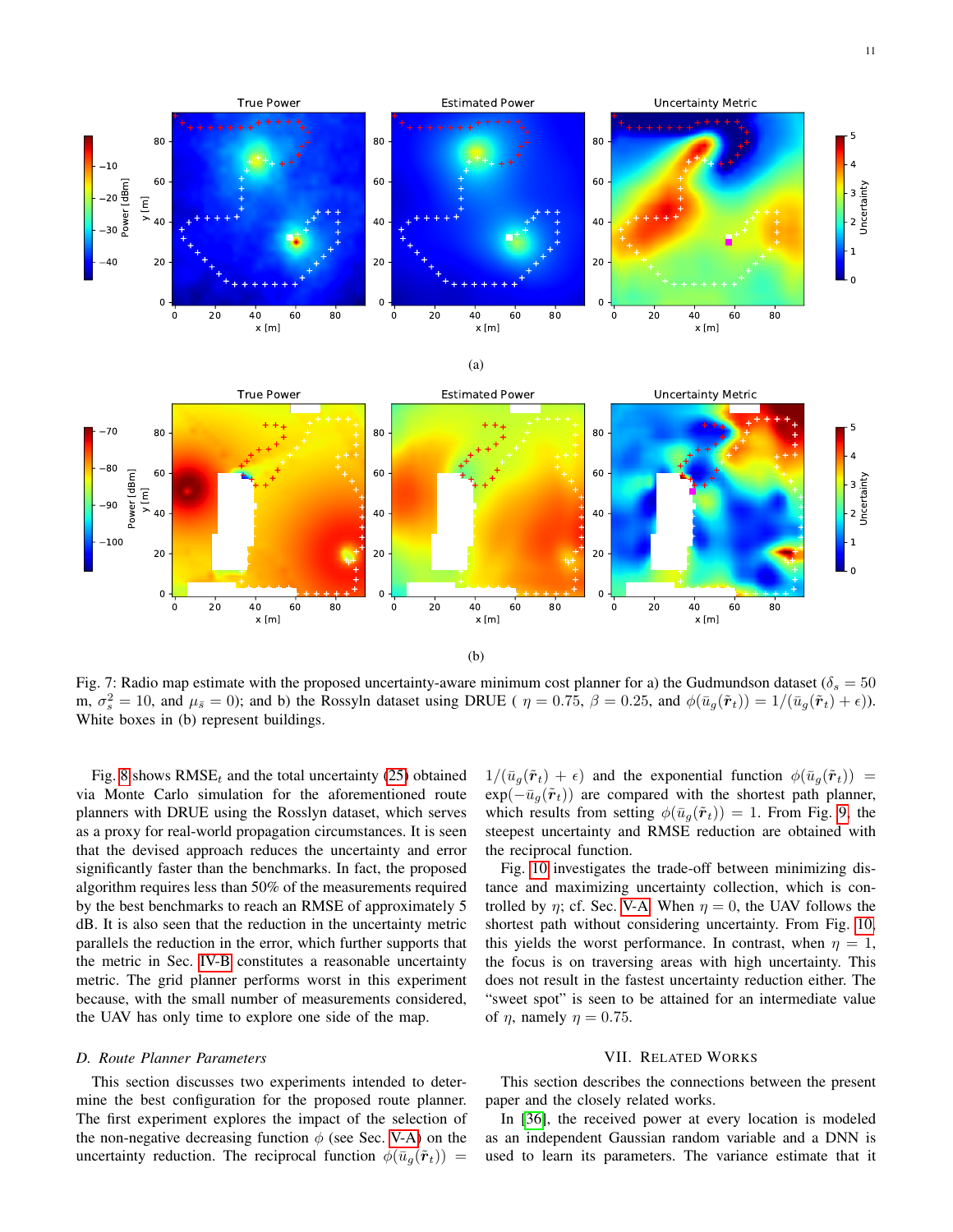<span id="page-11-0"></span>

Fig. 8: Comparison of the proposed uncertainty-aware minimum cost route planner with other three benchmarks for the Rossyln dataset using DRUE;  $\eta = 0.75$ ,  $\beta = 0.25$ ,  $t_{\text{upd}} = 7$ , and  $\phi(\bar{u}_q(\tilde{r}_t)) = 1/(\bar{u}_q(\tilde{r}_t) + \epsilon).$ 

provides could be used as an uncertainty metric. In contrast, DRUE provides an uncertainty metric applicable even when the data is not Gaussian; cf. Fig. [1.](#page-4-0) The work in [\[21\]](#page-12-16) utilized moving sensors to collect measurements on a path specified by a system designer to estimate a radio map. Thus, as opposed to [\[21\]](#page-12-16), the route planner proposed here is adaptive to measurements and radio map estimates. The work in [\[4\]](#page-12-2) constructs a radio map of the outage probability using UAVs. However, the trajectory is not planned for sensing purposes. Instead, the goal is to minimize the integral of the outage probability. Furthermore, a fixed destination is necessarily given rather than updated based on the measurements gathered so far.

Related work in the mobile sensing literature includes [\[47\]](#page-13-8)– [\[49\]](#page-13-9), which addressed the problem of deciding the path of a mobile robot to maximize information collection about a spatial field while operating under a certain set of path constraints. In [\[47\]](#page-13-8), a spatial field is modeled as a Gaussian Process (GP) [\[50\]](#page-13-10) and the measurement locations are selected based on the estimates of the parameters rather than directly on the measurements. The uncertainty metric proposed in [\[48\]](#page-13-11) is a sum of a function of measurement values and a function of measurement locations. This is not general enough to accommodate the case where the reward is given by the

<span id="page-11-1"></span>

Fig. 9: Comparison of two different cost functions with the shortest path cost function for the Rossyln dataset using the proposed route planner, and DRUE;  $\eta = 1$ ,  $t_{\text{upd}} = 7$ , and  $\beta = 0.25$ .

<span id="page-11-2"></span>

Fig. 10: Uncertainty decrements in the map from the Rossyln dataset for different values of  $\eta$  with  $\phi(\bar{u}_q(\tilde{r}_t)) = 1/(\bar{u}_q(\tilde{r}_t)) +$  $\epsilon$ ) using DRUE. The selection of  $\eta$  trade-off between the cost and the distance for the trajectory planning;  $t_{\text{upd}} = 7$ , and  $\beta = 0.25$ .

reduction of uncertainty in radio map estimation since the uncertainty is a complicated function of both measurement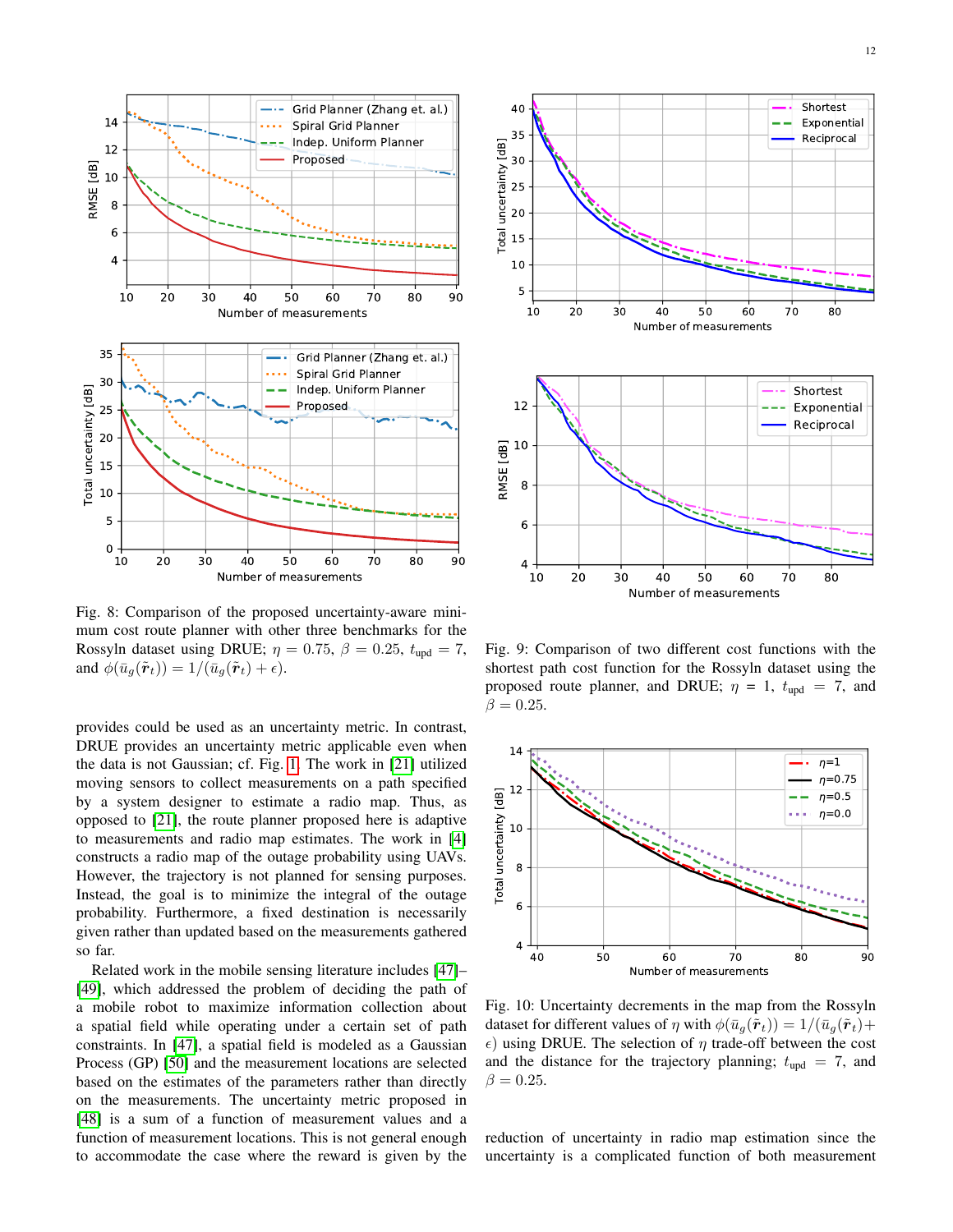values and measurement locations. The work in [\[49\]](#page-13-9) selects sampling locations based on whether a time-varying parameter is less than some random number, rather than on the available measurements and estimates. Thus, none of these schemes are directly applicable to the spectrum surveying problem.

# VIII. CONCLUSIONS

<span id="page-12-25"></span>This paper proposed a spectrum surveying scheme where autonomous UAVs collect radio measurements to construct a power map. The task of spectrum surveying was decomposed into two steps: uncertainty-aware radio map estimation and trajectory planning. Two estimators with complementary benefits were developed. The first is an online Bayesian algorithm built upon the well-known Gudmundson shadowing model. The price to be paid for its simplicity is its inability to capture complex propagation phenomena. To bypass this limitation, a data-driven uncertainty mapping technique was proposed. A tailor-made DNN architecture was designed to estimate power maps as well as the associated uncertainty even for non-Gaussian data. Using the uncertainty provided by these estimators, a route planning algorithm was devised to determine trajectories that pass through the most informative locations. As future work, one could use a variational autoencoder to learn the posterior distribution of the radio map and develop corresponding uncertainty metrics.

#### **REFERENCES**

- <span id="page-12-5"></span>[1] D. Romero, R. Shrestha, Y. Teganya, and S. P. Chepuri, "Aerial spectrum surveying: Radio map estimation with autonomous UAVs," in *Proc. IEEE Int. Workshop Mach. Learn. Signal Process.*, Espoo, Finland, Sep. 2020.
- <span id="page-12-0"></span>[2] S. Grimoud, S. B. Jemaa, B. Sayrac, and E. Moulines, "A REM enabled soft frequency reuse scheme," in *Proc. IEEE Global Commun. Conf.*, Miami, FL, Dec. 2010, pp. 819–823.
- <span id="page-12-1"></span>[3] H. B. Yilmaz, T. Tugcu, F. Alagöz, and S. Bayhan, "Radio environment map as enabler for practical cognitive radio networks," *IEEE Commun. Mag.*, vol. 51, no. 12, pp. 162–169, Dec. 2013.
- <span id="page-12-2"></span>[4] Y. Zeng, X. Xu, S. Jin, and R. Zhang, "Simultaneous navigation and radio mapping for cellular-connected UAV with deep reinforcement learning," *IEEE Trans. Wireless Commun.*, pp. 1–1, 2021.
- <span id="page-12-3"></span>[5] J. Chen and D. Gesbert, "Optimal positioning of flying relays for wireless networks: A LOS map approach," in *Proc. IEEE Int. Conf. Commun.*, Paris, France, May 2017, pp. 1–6.
- [6] S. Zhang, Y. Zeng, and R. Zhang, "Cellular-enabled UAV communication: A connectivity-constrained trajectory optimization perspective," *IEEE Trans. Commun.*, vol. 67, no. 3, pp. 2580–2604, 2018.
- [7] J. Chen, U. Yatnalli, and D. Gesbert, "Learning radio maps for UAVaided wireless networks: A segmented regression approach," in *Proc. IEEE Int. Conf. Commun.* IEEE, 2017, pp. 1–6.
- <span id="page-12-4"></span>[8] J. Chen and D. Gesbert, "Efficient local map search algorithms for the placement of flying relays," *IEEE Trans. Wireless Commun.*, vol. 19, no. 2, pp. 1305–1319, 2019.
- <span id="page-12-6"></span>[9] A. Alaya-Feki, S. B. Jemaa, B. Sayrac, P. Houze, and E. Moulines, "Informed spectrum usage in cognitive radio networks: Interference cartography," in *Proc. IEEE Int. Symp. Personal, Indoor Mobile Radio Commun.*, Cannes, France, Sep. 2008, pp. 1–5.
- [10] G. Boccolini, G. Hernandez-Penaloza, and B. Beferull-Lozano, "Wireless sensor network for spectrum cartography based on kriging interpolation," in *Proc. IEEE Int. Symp. Personal, Indoor Mobile Radio Commun.*, Sydney, NSW, Nov. 2012, pp. 1565–1570.
- <span id="page-12-7"></span>[11] A. Agarwal and R. Gangopadhyay, "Predictive spectrum occupancy probability-based spatio-temporal dynamic channel allocation map for future cognitive wireless networks," *Trans. Emerging Telecommun. Technol.*, vol. 29, no. 8, pp. e3442, 2018.
- <span id="page-12-8"></span>[12] S.-J. Kim and G. B. Giannakis, "Cognitive radio spectrum prediction using dictionary learning," in *Proc. IEEE Global Commun. Conf.*, Atlanta, GA, Dec. 2013, pp. 3206 – 3211.
- <span id="page-12-9"></span>[13] D.-H. Huang, S.-H. Wu, W.-R. Wu, and P.-H. Wang, "Cooperative radio source positioning and power map reconstruction: A sparse Bayesian learning approach," *IEEE Trans. Veh. Technol.*, vol. 64, no. 6, pp. 2318– 2332, Aug. 2014.
- [14] B. Yang, S. He, and S.-H. G. Chan, "Updating wireless signal map with Bayesian compressive sensing," in *Proc. ACM Int. Conf. Mod., Anal. Simu. Wireless Mobile Sys.*, New York, NY, USA, 2016, MSWiM '16, pp. 310–317, Association for Computing Machinery.
- <span id="page-12-10"></span>[15] S. He and K. G. Shin, "Steering crowdsourced signal map construction via Bayesian compressive sensing," in *Proc. IEEE Conf. Comp. Commun.* IEEE, 2018, pp. 1016–1024.
- <span id="page-12-11"></span>[16] Y. Hu, W. Zhou, Z. Wen, Y. Sun, and B. Yin, "Efficient radio map construction based on low-rank approximation for indoor positioning, *Math. Probl. Eng.*, vol. 2013, 2013.
- <span id="page-12-12"></span>[17] D. Romero, S-J. Kim, G. B. Giannakis, and R. López-Valcarce, "Learning power spectrum maps from quantized power measurements," *IEEE Trans. Signal Process.*, vol. 65, no. 10, pp. 2547–2560, May 2017.
- <span id="page-12-14"></span>[18] J.-A. Bazerque and G. B. Giannakis, "Nonparametric basis pursuit via kernel-based learning," *IEEE Signal Process. Mag.*, vol. 28, no. 30, pp. 112–125, Jul. 2013.
- <span id="page-12-13"></span>[19] Y. Teganya, D. Romero, L. M. Lopez-Ramos, and B. Beferull-Lozano, "Location-free spectrum cartography," *IEEE Trans. Signal Process.*, vol. 67, no. 15, pp. 4013–4026, Aug. 2019.
- <span id="page-12-15"></span>[20] M. Tang, G. Ding, Q. Wu, Z. Xue, and T. A. Tsiftsis, "A joint tensor completion and prediction scheme for multi-dimensional spectrum map construction," *IEEE Access*, vol. 4, pp. 8044–8052, Nov. 2016.
- <span id="page-12-16"></span>[21] G. Zhang, X. Fu, J. Wang, X.-L. Zhao, and M. Hong, "Spectrum cartography via coupled block-term tensor decomposition," *IEEE Trans. Signal Process.*, vol. 68, pp. 3660–3675, 2020.
- <span id="page-12-17"></span>[22] D. Lee, D. Berberidis, and G. B. Giannakis, "Adaptive Bayesian channel gain cartography," in *Proc. IEEE Int. Conf. Acoust., Speech, Signal Process.*, Calgary, Canada, Apr. 2018, pp. 3555–3558.
- [23] D. Lee, S.-J. Kim, and G. B. Giannakis, "Channel gain cartography for cognitive radios leveraging low rank and sparsity," *IEEE Trans. Wireless Commun.*, vol. 16, no. 9, pp. 5953–5966, 2017.
- <span id="page-12-18"></span>[24] Y.-Q. Xu, B. Zhang, G. Ding, B. Zhao, S. Li, and D. Guo, "Radio environment map construction based on spatial statistics and Bayesian hierarchical model," *IEEE Trans. Cog. Commun. Net.*, pp. 1–1, 2021.
- <span id="page-12-19"></span>[25] B. A. Jayawickrama, E. Dutkiewicz, I. Oppermann, G. Fang, and J. Ding, "Improved performance of spectrum cartography based on compressive sensing in cognitive radio networks," in *Proc. IEEE Int. Commun. Conf.*, Budapest, Hungary, Jun. 2013, pp. 5657–5661.
- <span id="page-12-20"></span>[26] Y. Teganya and D. Romero, "Deep completion autoencoders for radio map estimation," *IEEE Trans. Wireless Commun.*, 2021.
- [27] X. Han, L. Xue, F. Shao, and Y. Xu, "A power spectrum maps estimation algorithm based on generative adversarial networks for underlay cognitive radio networks," *Sensors*, vol. 20, no. 1, pp. 311, Jan. 2020.
- [28] S. Shrestha, X. Fu, and M. Hong, "Deep generative model learning for blind spectrum cartography with NMF-based radio map disaggregation," in *Proc. IEEE Int. Conf. Acoust., Speech, Signal Process.* IEEE, 2021, pp. 4920–4924.
- <span id="page-12-21"></span>[29] K. Saito, Y. Jin, C. Kang, J.-I. Takada, and J.-S. Leu, "Two-step path loss prediction by artificial neural network for wireless service area planning," *IEICE Commun. Express*, vol. 1–6, Sep. 2019.
- <span id="page-12-22"></span>[30] C. E. Rasmussen and C. K. I. Williams, *Gaussian Processes for Machine Learning*, vol. 2, MIT Press, 2006.
- <span id="page-12-23"></span>[31] M. Gudmundson, "Correlation model for shadow fading in mobile radio systems," *Electron. Letters*, vol. 27, no. 23, pp. 2145–2146, Nov. 1991.
- <span id="page-12-24"></span>[32] R. Bellman, "On a routing problem," *Quart. Appl. Math.*, vol. 16, no. 1, pp. 87–90, 1958.
- <span id="page-12-26"></span>[33] C. M. Bishop, *Pattern Recognition and Machine Learning*, Information Science and Statistics. Springer, 2006.
- <span id="page-12-27"></span>[34] T. W. Simpson, T. M. Mauery, J. J. Korte, and F. Mistree, "Kriging models for global approximation in simulation-based multidisciplinary design optimization," *AIAA J.*, vol. 39, no. 12, pp. 2233–2241, 2001.
- <span id="page-12-28"></span>[35] S. M. Kay, *Fundamentals of Statistical Signal Processing, Vol. I: Estimation Theory*, Prentice-Hall, 1993.
- <span id="page-12-29"></span>[36] E. Krijestorac, S. Hanna, and D. Cabric, "Spatial signal strength prediction using 3D maps and deep learning," in *Proc. IEEE Int Conf. Commun.* IEEE, 2021, pp. 1–6.
- <span id="page-12-30"></span>[37] I. Goodfellow, Y. Bengio, and A. Courville, *Deep Learning*, MIT press, 2016.
- <span id="page-12-31"></span>[38] M. Ribeiro, A. E. Lazzaretti, and H. S. Lopes, "A study of deep convolutional auto-encoders for anomaly detection in videos," *Pattern Recognition Letters*, vol. 105, pp. 13–22, Apr. 2018.